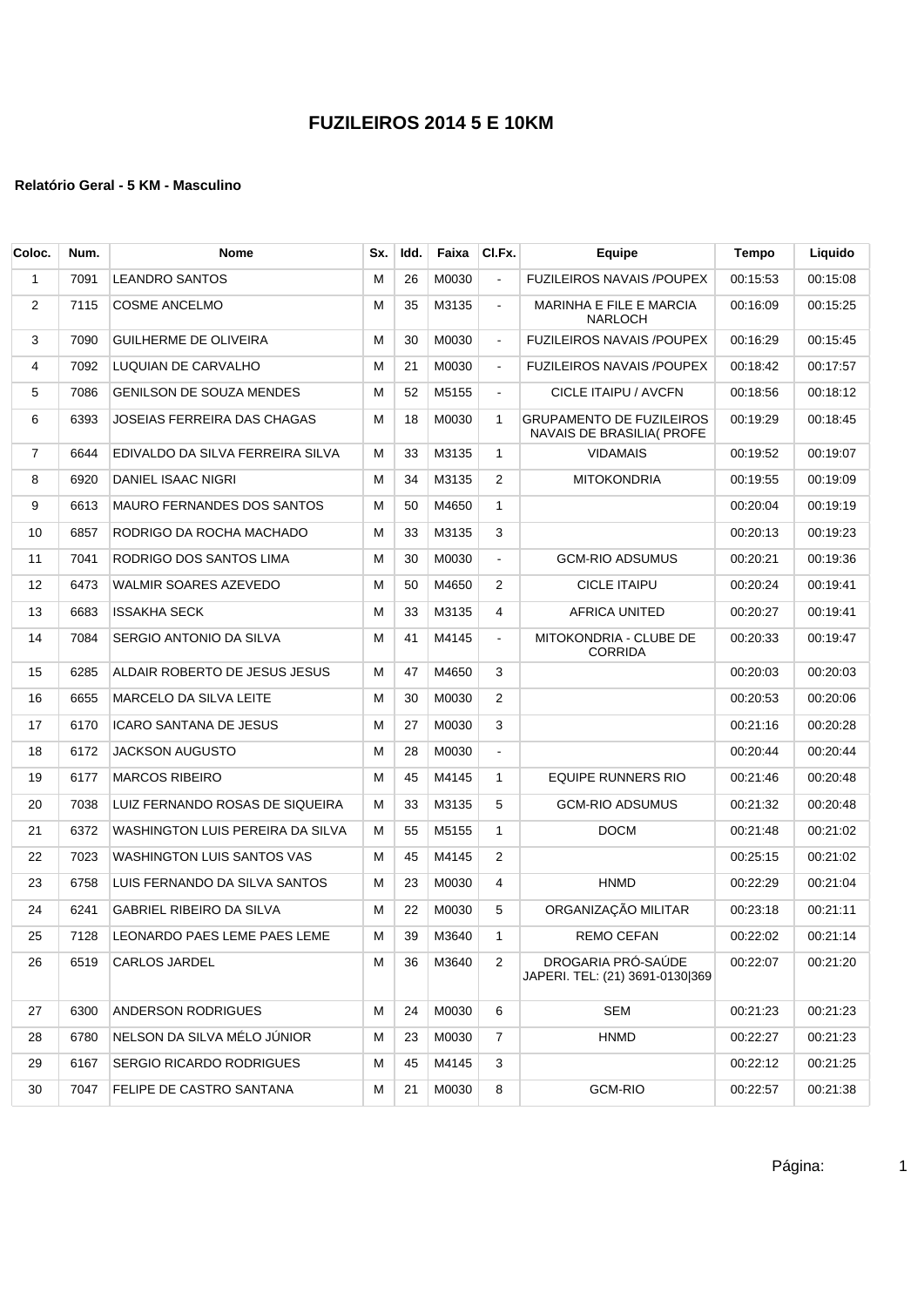| 31 | 6474 | JOÃO SOARES DE OLIVEIRA FILHO                     | М | 60 | M5660 | 1              |                                | 00:22:32 | 00:21:45 |
|----|------|---------------------------------------------------|---|----|-------|----------------|--------------------------------|----------|----------|
| 32 | 7517 | <b>AUGUSTO CEZAR</b>                              | м | 36 | M3640 | $\blacksquare$ | NÃO TENHO                      | 00:21:48 | 00:21:48 |
| 33 | 6827 | <b>JOSÉ RIGOBERTO COELHO</b>                      | м | 46 | M4650 | 4              | <b>AVULSO</b>                  | 00:23:03 | 00:21:50 |
| 34 | 6376 | ALLAN LINO DE SOUSA                               | М | 23 | M0030 | 9              | <b>DOCM</b>                    | 00:23:26 | 00:21:55 |
| 35 | 7511 | EMERSON BARBOSA ROGUSTI                           | м | 43 | M4145 | $\blacksquare$ |                                | 00:22:49 | 00:22:03 |
| 36 | 6932 | THIAGO THOMES COELHO                              | м | 35 | M3135 | 6              |                                | 00:23:30 | 00:22:05 |
| 37 | 7566 | FABIO LUIZ SOUZA DO CARMO                         | м | 30 | M0030 | $\blacksquare$ |                                | 00:24:11 | 00:22:10 |
| 38 | 6859 | JAMESBROWNPEREIRA BROWN                           | м | 41 | M4145 | 4              | NAO TENHO                      | 00:22:13 | 00:22:13 |
| 39 | 7093 | FLAVIO BASTOS MALAQUIAS F. BASTOS                 | м | 27 | M0030 | 10             | <b>DIVANF</b>                  | 00:23:28 | 00:22:21 |
| 40 | 7120 | PAULO SILVA                                       | м | 38 | M3640 | 3              | P.CÉSAR RUNNER                 | 00:23:05 | 00:22:21 |
| 41 | 6168 | CRISTIANO OLIVEIRA DE MOURA                       | М | 33 | M3135 | 7              | <b>DSM</b>                     | 00:23:07 | 00:22:22 |
| 42 | 7125 | JOSÉ FRANCISCO PEREIRA JUNIOR<br><b>FRANCISCO</b> | М | 39 | M3640 | 4              | <b>DIVANF</b>                  | 00:22:23 | 00:22:23 |
| 43 | 7502 | AUGUSTO MARCIO LUZ ROQUE                          | м | 40 | M3640 | 5              | <b>CCIM</b>                    | 00:24:18 | 00:22:31 |
| 44 | 6317 | LELIO FELIPE DOS SANTOS RODRIGUES                 | м | 30 | M0030 | 11             | CEPE-CAXIAS                    | 00:24:25 | 00:22:32 |
| 45 | 6020 | SERGIO DE LIMA MAYA                               | м | 56 | M5660 | 2              | DEN                            | 00:23:25 | 00:22:39 |
| 46 | 6873 | GUSTAVO DOS SANTOS LIMA                           | М | 25 | M0030 | 12             | <b>EMGEPRON EM MOVIMENTO 1</b> | 00:25:29 | 00:22:43 |
| 47 | 6609 | NELSON DA ROCHA CARNEIRO ROCHA                    | М | 49 | M4650 | 5              | AMIGOS DA BEBETO               | 00:22:49 | 00:22:49 |
| 48 | 6976 | CARLOS EDUARDO BARROSO                            | м | 27 | M0030 | 13             | <b>CAIXA</b>                   | 00:23:43 | 00:22:51 |
| 49 | 6316 | <b>EMERSON FONSECA DOS SANTOS</b>                 | м | 41 | M4145 | 5              | CEPE-CAXIAS                    | 00:23:56 | 00:22:52 |
| 50 | 6506 | <b>CIEL MARQUES</b>                               | м | 33 | M3135 | 8              | FERRÃO STUDIO PILATES          | 00:22:53 | 00:22:53 |
| 51 | 7522 | FABIO FERREIRA DA ROSA                            | м | 31 | M3135 | 9              | <b>GNHO</b>                    | 00:25:47 | 00:22:55 |
| 52 | 6292 | <b>CLEYTON MARTINS DA SILVA</b>                   | М | 32 | M3135 | 10             |                                | 00:25:28 | 00:22:57 |
| 53 | 6733 | HELIO OLIVEIRA                                    | М | 45 | M4145 | 6              | <b>MARESPORTE</b>              | 00:23:48 | 00:23:01 |
| 54 | 6298 | <b>FERNANDO LIMA MELO</b>                         | м | 37 | M3640 | 6              | <b>MARCO ZERO-CAMR</b>         | 00:24:37 | 00:23:10 |
| 55 | 6397 | ANDERSON GONÇALVES                                | М | 38 | M3640 | $\overline{7}$ | <b>CPMM</b>                    | 00:24:08 | 00:23:17 |
| 56 | 6757 | HUDSON GUTEMBERG ABADE DE<br>ARAUJO               | м | 28 | M0030 | 14             | <b>HNMD</b>                    | 00:24:32 | 00:23:18 |
| 57 | 7053 | FABIO FONTES PINHEIRO PINHEIRO                    | м | 46 | M4650 | 6              |                                | 00:25:41 | 00:23:23 |
| 58 | 7512 | BARNEY SIQUEIRA FERNANDES                         | м | 33 | M3135 | 11             | <b>CCIM</b>                    | 00:25:16 | 00:23:24 |
| 59 | 6753 | ROBERTO JUN NISHIHARA                             | м | 44 | M4145 | 7              | <b>HNMD</b>                    | 00:24:53 | 00:23:27 |
| 60 | 6161 | LUÍS FERNANDO SILVA FEITOSA                       | М | 36 | M3640 | 8              | <b>DPMM</b>                    | 00:24:32 | 00:23:28 |
| 61 | 7524 | MARCO ANTONIO FERREIRA DA COSTA                   | м | 36 | M3640 | 9              |                                | 00:26:37 | 00:23:30 |
| 62 | 6725 | LUIZ CESAR PACIENCIA MARQUES                      | м | 46 | M4650 | 7              |                                | 00:23:31 | 00:23:31 |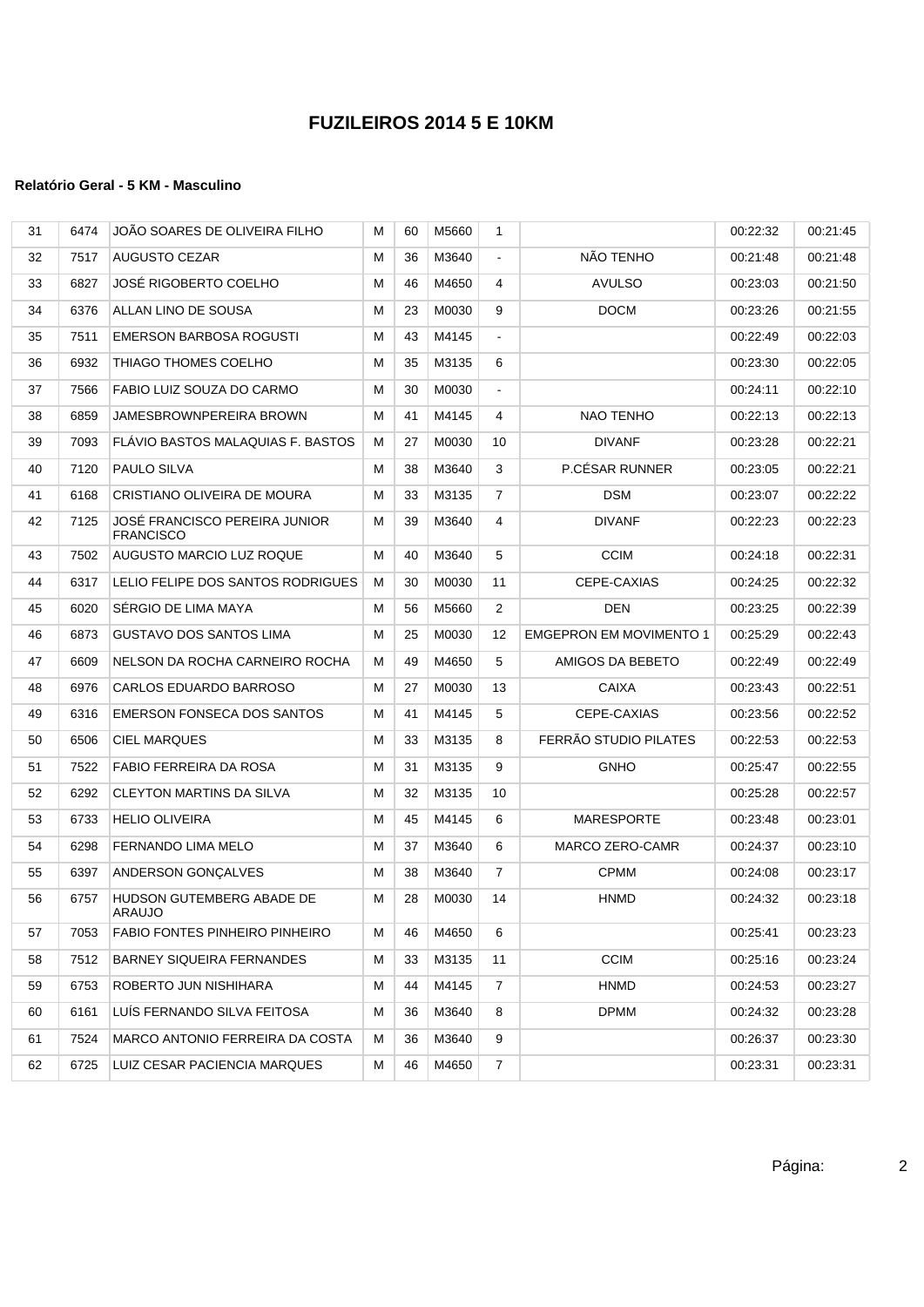| 63 | 7141 | <b>JOSÉ FIGUEIREDO</b>                          | М | 43 | M4145 | 8               |                                | 00:26:02 | 00:23:31 |
|----|------|-------------------------------------------------|---|----|-------|-----------------|--------------------------------|----------|----------|
| 64 | 6417 | FLAVIO MOREIRA DE SOUZA DE SOUZA                | м | 34 | M3135 | 12 <sup>°</sup> | <b>MATCOM</b>                  | 00:24:19 | 00:23:32 |
| 65 | 6763 | CARLOS JOSÉ ALVES DOS SANTOS                    | м | 37 | M3640 | 10              | <b>HNMD</b>                    | 00:25:06 | 00:23:37 |
| 66 | 7024 | CARLOS HENRIQUE GUZO LIMA                       | М | 24 | M0030 | 15              |                                | 00:24:59 | 00:23:40 |
| 67 | 9012 | <b>FERNANDO INACIO SOARES</b>                   | М | 24 | M0030 | 16              |                                | 00:24:59 | 00:23:40 |
| 68 | 6611 | LUCIANO PEDREIRA DA SILVA                       | М | 33 | M3135 | 13              |                                | 00:24:28 | 00:23:44 |
| 69 | 6838 | MANOEL MOREIRA DE LIMA E SOUZA                  | М | 45 | M4145 | 9               |                                | 00:25:20 | 00:23:46 |
| 70 | 7137 | JOSE CARLOS MARIA JUNIOR J. MARIA               | м | 34 | M3135 | 14              | <b>DIVANF</b>                  | 00:26:21 | 00:23:47 |
| 71 | 6053 | RENAN MONTEIRO DOS SANTOS                       | М | 28 | M0030 | 17              | FARDAMENTO                     | 00:25:48 | 00:23:48 |
| 72 | 6852 | <b>MARCELO RAMOS VIEIRA</b>                     | М | 46 | M4650 | 8               | <b>AVULSO</b>                  | 00:25:06 | 00:23:57 |
| 73 | 6337 | GILLIANO CORDEIRO MARCIAL MARCIAL               | М | 34 | M3135 | 15              | DFM                            | 00:25:52 | 00:23:58 |
| 74 | 6142 | FRANCISCO RAUL CASTRO LIMA<br>FRANÇA            | М | 67 | M6670 | 1               | <b>ACORUJA</b>                 | 00:25:01 | 00:24:01 |
| 75 | 6629 | ANTONIO CARLOS AMARAL DE OLIVEIRA               | м | 48 | M4650 | 9               | <b>EQUIPE MASTERFIT-PARATY</b> | 00:24:49 | 00:24:02 |
| 76 | 6050 | CARLOS ALBERTO RIBEIRO DE SOUZA<br><b>SOUZA</b> | М | 62 | M6165 | 1               |                                | 00:24:03 | 00:24:03 |
| 77 | 6129 | RÔMULO LABRE                                    | M | 27 | M0030 | 18              |                                | 00:26:50 | 00:24:03 |
| 78 | 6604 | RENAN VERLI DE ALMEIDA NUNES                    | М | 25 | M0030 | 19              |                                | 00:26:55 | 00:24:08 |
| 79 | 7572 | HUGO CAVALCANTE NOGUEIRA FILHO                  | М | 26 | M0030 | 20              |                                | 00:25:33 | 00:24:08 |
| 80 | 6663 | RODOLFO MAGALHÃES SOARES                        | М | 23 | M0030 | 21              | <b>EMGEPRON EM MOVIMENTO 1</b> | 00:26:59 | 00:24:11 |
| 81 | 6443 | <b>FLAVIO SILVA DOS SANTOS</b>                  | М | 37 | M3640 | 11              | <b>EMGEPRON EM MOVIMENTO 1</b> | 00:27:00 | 00:24:12 |
| 82 | 6087 | <b>VITOR FERNANDES</b>                          | М | 29 | M0030 | 22              |                                | 00:27:14 | 00:24:13 |
| 83 | 6608 | <b>NELSON AVELLAR</b>                           | M | 42 | M4145 | 10              |                                | 00:27:09 | 00:24:14 |
| 84 | 6714 | ARTHUR THOMES COELHO                            | M | 30 | M0030 | 23              | <b>DPMM</b>                    | 00:27:38 | 00:24:17 |
| 85 | 6025 | DIOGO RENAN PEREIRA DE SOUZA                    | м | 27 | M0030 | 24              | <b>DPFARD</b>                  | 00:26:23 | 00:24:19 |
| 86 | 7538 | NEWTON LEVY ALVIM JUNIOR                        | М | 64 | M6165 | 2               |                                | 00:24:19 | 00:24:19 |
| 87 | 7057 | JOÉDIMO GONÇALVES                               | М | 45 | M4145 | 11              |                                | 00:25:34 | 00:24:20 |
| 88 | 6446 | <b>ELTON SALES</b>                              | M | 23 | M0030 | 25              |                                | 00:27:07 | 00:24:21 |
| 89 | 7040 | PEDRO PEDROSA CARVALHO                          | м | 39 | M3640 | 12              | <b>GCM-RIO</b>                 | 00:25:06 | 00:24:21 |
| 90 | 6520 | EDUARDO BARBOSA CHAVES                          | м | 46 | M4650 | 10              |                                | 00:25:10 | 00:24:24 |
| 91 | 6789 | LUIZ FELIPE TEIXEIRA DE ABREU                   | м | 24 | M0030 | 26              | <b>HNMD</b>                    | 00:25:43 | 00:24:24 |
| 92 | 6492 | <b>RENATO FARIAS</b>                            | м | 51 | M5155 | $\overline{2}$  |                                | 00:25:12 | 00:24:25 |
| 93 | 7104 | ESTEVAM FRINHANI                                | M | 44 | M4145 | 12              | PAPEM                          | 00:26:26 | 00:24:27 |
| 94 | 7102 | <b>RAPHAEL LOPES MATHEUS</b>                    | м | 25 | M0030 | 27              |                                | 00:25:56 | 00:24:33 |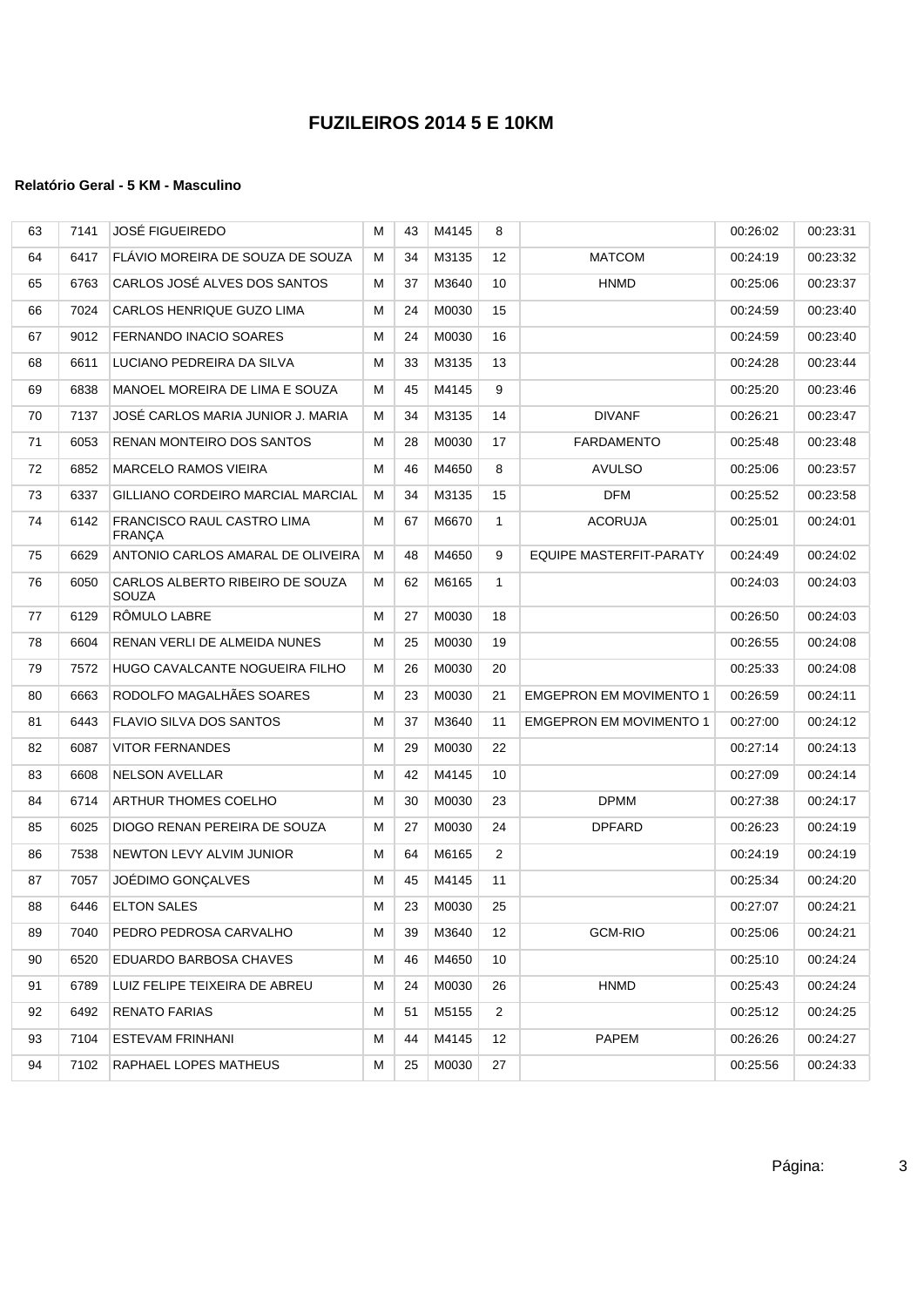| 95  | 6516 | <b>MARCUS FONTES</b>                          | м | 34 | M3135 | 16              |                                                       | 00:27:59 | 00:24:36 |
|-----|------|-----------------------------------------------|---|----|-------|-----------------|-------------------------------------------------------|----------|----------|
| 96  | 7026 | WESCLEN DA SILVA                              | М | 26 | M0030 | 28              |                                                       | 00:26:48 | 00:24:38 |
| 97  | 6158 | EMERSON CARLOS DE ARAUJO                      | м | 30 | M0030 | 29              | <b>DPMM</b>                                           | 00:26:52 | 00:24:39 |
| 98  | 6139 | <b>MARIO HENRIQUE EIRAS</b>                   | м | 67 | M6670 | 2               | R&M                                                   | 00:25:25 | 00:24:40 |
| 99  | 7034 | <b>MAURICIO DE MORAES CUNHA</b>               | М | 35 | M3135 | 17              |                                                       | 00:26:51 | 00:24:41 |
| 100 | 6666 | LUCIO ALEXANDRE MORAES<br><b>HUMBERTO</b>     | М | 47 | M4650 | 11              |                                                       | 00:27:19 | 00:24:42 |
| 101 | 7168 | <b>MAURICIO MIRANDA</b>                       | М | 46 | M4650 | 12 <sup>°</sup> |                                                       | 00:25:31 | 00:24:46 |
| 102 | 6832 | DAVID LIRA                                    | м | 23 | M0030 | 30              | NÃO POSSUO                                            | 00:27:09 | 00:24:49 |
| 103 | 6166 | MARCIO XAVIER DE OLIVEIRA XAVIER              | м | 34 | M3135 | 18              | <b>DGMM</b>                                           | 00:27:53 | 00:24:51 |
| 104 | 6319 | ALDECY TAVARES DA SILVA                       | М | 36 | M3640 | 13              | CEPE-CAXIAS                                           | 00:24:52 | 00:24:52 |
| 105 | 7530 | ALEX ARAUJO ALVES                             | М | 33 | M3135 | 19              |                                                       | 00:26:05 | 00:24:55 |
| 106 | 6108 | <b>FELIPE MAIA BRAGA</b>                      | м | 28 | M0030 | 31              |                                                       | 00:27:56 | 00:24:56 |
| 107 | 6297 | ANTÔNIO LUÍZ DOMINGUES                        | м | 49 | M4650 | 13              | MARCO ZERO-CAMR                                       | 00:26:20 | 00:25:02 |
| 108 | 6488 | <b>JEFFERSON MORAES</b>                       | м | 27 | M0030 | 32              | <b>DEPSMRJ</b>                                        | 00:27:56 | 00:25:02 |
| 109 | 7515 | <b>HENRIQUE HOLTRUP</b>                       | М | 25 | M0030 | 33              | <b>CASOP</b>                                          | 00:28:05 | 00:25:06 |
| 110 | 7063 | JOSÉ MAGALHÃES FILHO                          | М | 52 | M5155 | 3               | BASE DE ABASTECIMENTO DA<br>MARINHA NO RIO DE JANEIRO | 00:27:14 | 00:25:08 |
| 111 | 7050 | PAULO OTAVIO DE SOUZA TAVARES                 | м | 23 | M0030 | 34              | <b>GCM-RIO</b>                                        | 00:26:38 | 00:25:17 |
| 112 | 7118 | MARCOS BALBINO COSTA RIBEIRO                  | м | 30 | M0030 | 35              | <b>ACORUJA</b>                                        | 00:27:43 | 00:25:19 |
| 113 | 7525 | BRUNO SANT ANA DE CASTRO                      | м | 26 | M0030 | 36              |                                                       | 00:27:56 | 00:25:23 |
| 114 | 6754 | JORGE ANGELO DOS REIS LARANJEIRA              | м | 36 | M3640 | 14              | <b>HNMD</b>                                           | 00:27:33 | 00:25:25 |
| 115 | 6944 | <b>GERALDO FERREIRA BARBOSA</b>               | М | 56 | M5660 | 3               |                                                       | 00:26:32 | 00:25:28 |
| 116 | 6802 | VALTER GONÇALVES DE SOUSA<br><b>GONÇALVES</b> | М | 59 | M5660 | 4               |                                                       | 00:26:22 | 00:25:29 |
| 117 | 6105 | <b>FRANCESCO SOUZA</b>                        | м | 29 | M0030 | 37              |                                                       | 00.26.44 | 00:25:33 |
| 118 | 7066 | JORGE CARLOS BISPO TUPINAMBA                  | м | 40 | M3640 | 15              | BASE DE ABASTECIMENTO DA<br>MARINHA NO RIO DE JANEIRO | 00:28:42 | 00:25:33 |
| 119 | 6336 | DIEGO DE OLIVEIRA ANDRADE<br>ANDRADE          | М | 33 | M3135 | 20              | <b>DFM</b>                                            | 00:27:30 | 00:25:34 |
| 120 | 6106 | LEONARDO BARBOSA ARAUJO                       | м | 29 | M0030 | 38              |                                                       | 00:26:44 | 00:25:35 |
| 121 | 7526 | MARCELO OLIVEIRA DOS SANTOS<br><b>COSTA</b>   | М | 31 | M3135 | 21              |                                                       | 00:29:13 | 00:25:41 |
| 122 | 6013 | PLÍNIO MARCELO DECARO SILVEIRA                | м | 48 | M4650 | 14              |                                                       | 00:26:34 | 00:25:42 |
| 123 | 7005 | ORLANDO MOREIRA DA SILVA JÚNIOR               | М | 46 | M4650 | 15              | <b>CCIM</b>                                           | 00:27:33 | 00:25:43 |
| 124 | 7036 | MARCELO DOS SANTOS FERREIRA                   | М | 33 | M3135 | 22              | <b>GCM-RIO</b>                                        | 00:26:58 | 00:25:43 |
| 125 | 6755 | SANDRO ALVES SCHUENG                          | м | 45 | M4145 | 13              | <b>HNMD</b>                                           | 00:27:10 | 00:25:48 |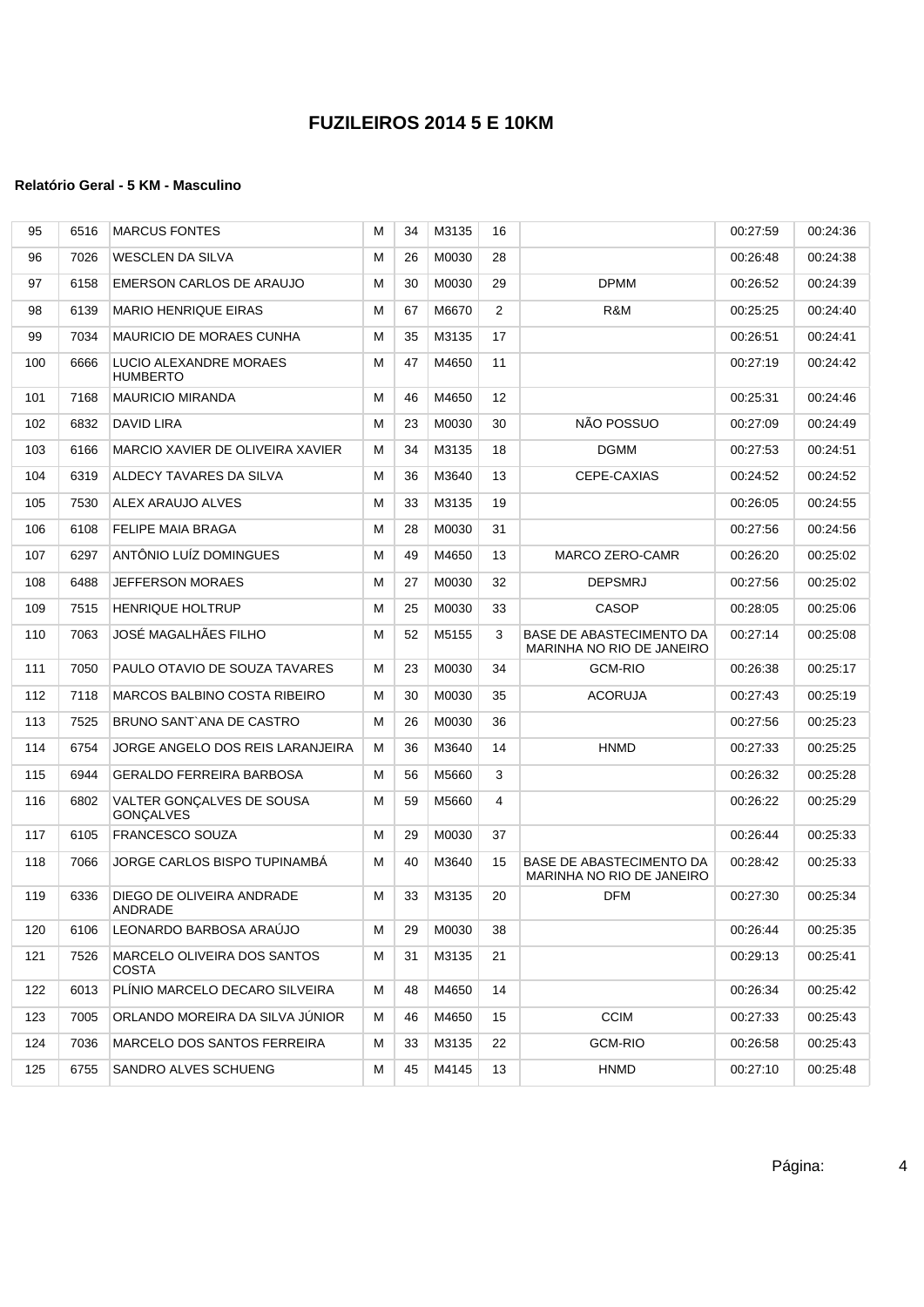| 126 | 6499 | <b>GREISSON FILGUEIRAS</b>                  | М | 25 | M0030 | 39 | DIRETORIA DE SAUDE DA<br><b>MARINHA</b>               | 00:27:01 | 00:25:51 |
|-----|------|---------------------------------------------|---|----|-------|----|-------------------------------------------------------|----------|----------|
| 127 | 6766 | NILSON CLAUDIO LIMA DE MORAES               | М | 47 | M4650 | 16 | <b>HNMD</b>                                           | 00:27:43 | 00:25:51 |
| 128 | 6670 | RODRIGO SILVA BORGES                        | М | 36 | M3640 | 16 | <b>DEN</b>                                            | 00:26:51 | 00:25:57 |
| 129 | 6307 | <b>SERGIO SOARES MARTINS</b>                | М | 43 | M4145 | 14 |                                                       | 00:26:56 | 00:26:01 |
| 130 | 6517 | RODOLPHO PACHECO DUARTE<br><b>PACHECO</b>   | М | 30 | M0030 | 40 | <b>DGMM</b>                                           | 00:29:05 | 00:26:01 |
| 131 | 6305 | <b>EDSON VIEIRA</b>                         | М | 38 | M3640 | 17 |                                                       | 00:28:41 | 00:26:03 |
| 132 | 7557 | VINICIUS WOOD DA CRUZ                       | М | 27 | M0030 | 41 |                                                       | 00:27:35 | 00:26:03 |
| 133 | 6180 | DAVID DGPM                                  | М | 35 | M3135 | 23 | <b>DGPM</b>                                           | 00:28:29 | 00:26:06 |
| 134 | 6958 | LUIZ MARIO DINIZ FURTADO                    | М | 62 | M6165 | 3  | LMARIO                                                | 00:27:09 | 00:26:07 |
| 135 | 6860 | LEONARDO SANTOS DE SOUZA                    | M | 33 | M3135 | 24 |                                                       | 00:28:20 | 00:26:11 |
| 136 | 6081 | <b>MAICO NEVES</b>                          | М | 31 | M3135 | 25 |                                                       | 00:28:11 | 00:26:12 |
| 137 | 6851 | <b>FRISAN GOMES FERREIRA</b>                | М | 45 | M4145 | 15 |                                                       | 00:27:50 | 00:26:14 |
| 138 | 6031 | GIOVANI GUIMARÃES                           | м | 43 | M4145 | 16 |                                                       | 00:27:32 | 00:26:15 |
| 139 | 6703 | SERGIO PEREIRA LEITÃO FILHO                 | М | 32 | M3135 | 26 | <b>EMGEPRON EM MOVIMENTO 1</b>                        | 00:28:51 | 00:26:15 |
| 140 | 6656 | PAULO ROBERTO ARAGÃO MELO                   | М | 23 | M0030 | 42 | <b>TARIFADORWS</b>                                    | 00:28:11 | 00:26:17 |
| 141 | 6449 | <b>MARCILENO PEREIRA</b>                    | М | 48 | M4650 | 17 |                                                       | 00:28:52 | 00:26:18 |
| 142 | 6431 | OSVALDO MACHADO DE OLIVEIRA<br><b>FILHO</b> | М | 52 | M5155 | 4  | <b>CMM</b>                                            | 00:28:21 | 00:26:19 |
| 143 | 6690 | RICARDO ANTONIO BRASIL DANZIGER             | м | 56 | M5660 | 5  | <b>ACORUJA</b>                                        | 00:28:35 | 00:26:19 |
| 144 | 6756 | JORGE HENRIQUE ANDRÉ                        | М | 33 | M3135 | 27 | <b>HNMD</b>                                           | 00:27:54 | 00:26:23 |
| 145 | 7062 | JANSEN DE BARROS COELHO                     | М | 36 | M3640 | 18 | BASE DE ABASTECIMENTO DA<br>MARINHA NO RIO DE JANEIRO | 00:27:59 | 00:26:23 |
| 146 | 6657 | MARCO ANTONIO DOS SANTOS FERRAZ             | М | 24 | M0030 | 43 | <b>EMGEPRON EM MOVIMENTO 1</b>                        | 00:29:02 | 00:26:26 |
| 147 | 7003 | JEFFERSON ALEXANDRE                         | М | 25 | M0030 | 44 | PAPEM                                                 | 00:28:00 | 00:26:27 |
| 148 | 6310 | LUCAS CARO                                  | м | 36 | M3640 | 19 |                                                       | 00:26:28 | 00:26:28 |
| 149 | 6017 | MARCO ANTONIO PACÍFICO DA COSTA             | М | 49 | M4650 | 18 | <b>DEN</b>                                            | 00:30:02 | 00:26:31 |
| 150 | 7513 | DOMINGOS DE ALMEIDA BLÓS                    | М | 40 | M3640 | 20 | <b>CCIM</b>                                           | 00:28:23 | 00:26:31 |
| 151 | 6837 | <b>CRISTIANO NUNES MATTOS</b>               | M | 34 | M3135 | 28 |                                                       | 00:28:06 | 00:26:32 |
| 152 | 6938 | ELCIO GUIMARÃES DE SOUZA                    | М | 53 | M5155 | 5  | CAARJ/OAB                                             | 00:27:20 | 00:26:33 |
| 153 | 6687 | ALVARO LIMA DOS SANTOS                      | M | 51 | M5155 | 6  | <b>EMGEPRON EM MOVIMENTO 1</b>                        | 00:30:41 | 00:26:34 |
| 154 | 6939 | JONATHAN MACIEL DA COSTA                    | M | 31 | M3135 | 29 |                                                       | 00:29:56 | 00:26:35 |
| 155 | 6732 | LUCAS OLIVA PEREIRA                         | М | 28 | M0030 | 45 |                                                       | 00:29:14 | 00:26:36 |
| 156 | 6760 | JAIR DE OLIVEIRA MARTINS                    | М | 32 | M3135 | 30 | <b>HNMD</b>                                           | 00:26:37 | 00:26:37 |
| 157 | 6507 | ROBERIO LINS DE ARAUJO SILVA                | M | 36 | M3640 | 21 | <b>DPMM</b>                                           | 00:26:38 | 00:26:38 |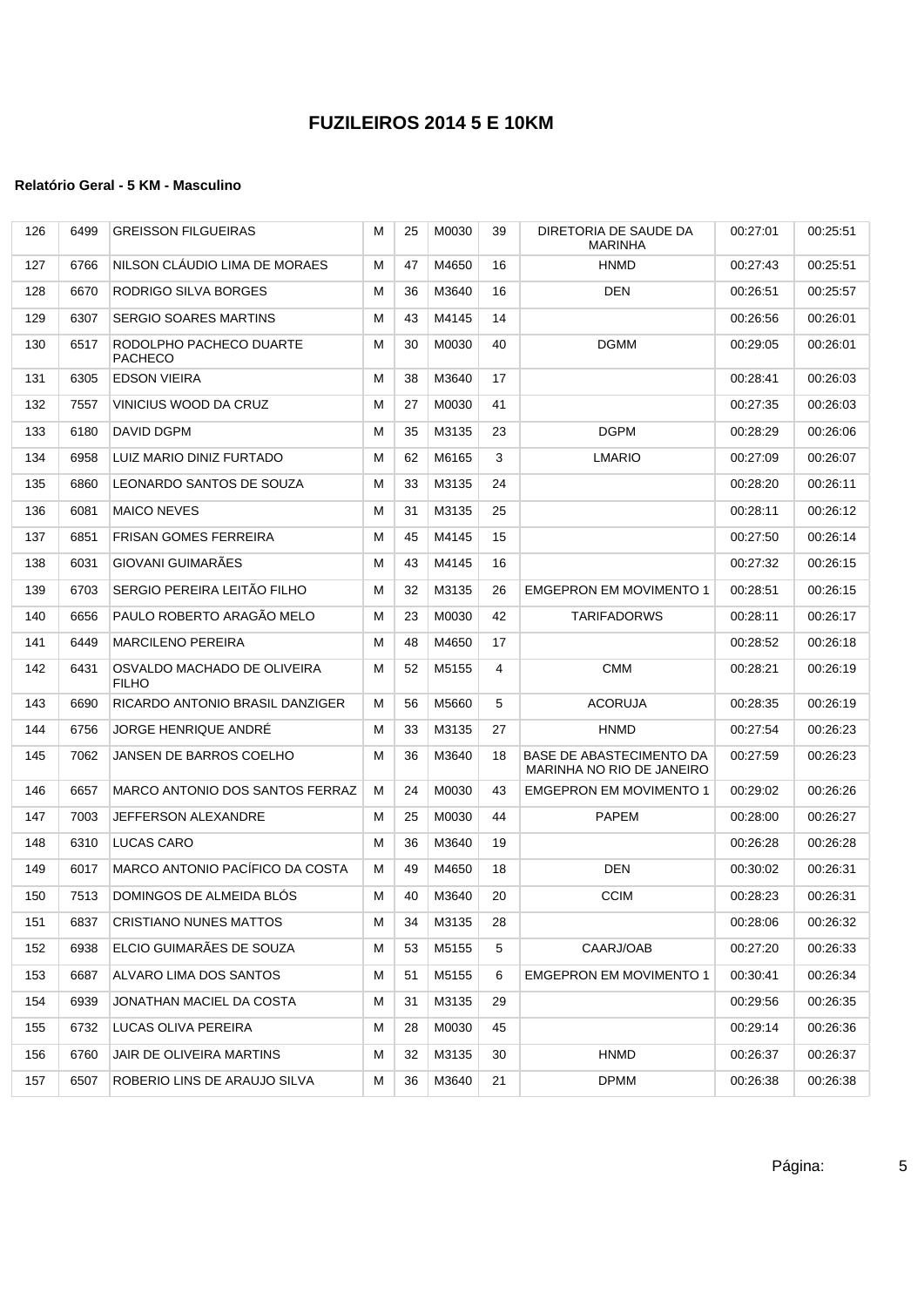| 158 | 7130 | JOSÉ FLÁVIO                                  | М | 26 | M0030 | 46             | <b>PAPEM</b>                                         | 00:27:37 | 00:26:41 |
|-----|------|----------------------------------------------|---|----|-------|----------------|------------------------------------------------------|----------|----------|
| 159 | 6908 | JOSÉ JORGE AFFONSO FILHO                     | м | 69 | M6670 | 3              | <b>ACORUJA</b>                                       | 00:27:46 | 00:26:42 |
| 160 | 6724 | VICENTE RODRIGUES DE FREITAS                 | м | 63 | M6165 | 4              |                                                      | 00:29:53 | 00:26:45 |
| 161 | 6601 | WILSON TADEU DE SOUZA TADEU                  | м | 62 | M6165 | 5              | <b>AVULSO</b>                                        | 00:28:02 | 00:26:48 |
| 162 | 7112 | <b>JULIO CESAR DE SOUZA FERRAZ</b><br>FERRAZ | М | 52 | M5155 | $\overline{7}$ | JULIO                                                | 00:29:20 | 00.26.49 |
| 163 | 7121 | FABIO ROBERTO DE SA LUCAS                    | м | 37 | M3640 | 22             |                                                      | 00:29:46 | 00:26:53 |
| 164 | 6374 | RAFAEL ROZA POSSEBOM                         | м | 29 | M0030 | 47             | <b>DOCM</b>                                          | 00:31:02 | 00:26:54 |
| 165 | 7131 | <b>RENAN SANDES DE SOUZA</b>                 | м | 21 | M0030 | 48             |                                                      | 00:27:47 | 00:26:54 |
| 166 | 6295 | RANIERE MAZILLE ARAÚJO                       | М | 35 | M3135 | 31             | MARCO ZERO-CAMR                                      | 00:26:55 | 00:26:55 |
| 167 | 6869 | JACKSON DE ASSIS SANTANNA                    | М | 38 | M3640 | 23             | <b>EMGEPRON EM MOVIMENTO 1</b>                       | 00:29:49 | 00:26:55 |
| 168 | 6919 | ANTONIO CARLOS DOS SANTOS<br><b>MORAIS</b>   | М | 36 | M3640 | 24             |                                                      | 00:29:39 | 00:26:55 |
| 169 | 6954 | LUIZ RAFAEL SENNA CAMILLO ALVES              | м | 26 | M0030 | 49             |                                                      | 00:29:16 | 00:26:55 |
| 170 | 7107 | <b>TIAGO LUIZ</b>                            | м | 32 | M3135 | 32             | <b>DSM</b>                                           | 00:30:25 | 00:26:56 |
| 171 | 6710 | ALESSANDRO DE MEDEIROS MANHAES               | М | 37 | M3640 | 25             |                                                      | 00:28:39 | 00:26:57 |
| 172 | 6102 | <b>THIAGO MORAES</b>                         | М | 30 | M0030 | 50             |                                                      | 00:30:03 | 00:26:58 |
| 173 | 7032 | MAX DE PAULA PINTO                           | М | 36 | M3640 | 26             | <b>GCM-RIO ADSUMUS</b>                               | 00:26:58 | 00:26:58 |
| 174 | 7514 | CARLOS AUGUSTO VERGASTA<br><b>FERNANDES</b>  | М | 36 | M3640 | 27             | <b>CCIM</b>                                          | 00:28:46 | 00:26:58 |
| 175 | 6276 | PEDRO PAULO RODRIGUES GUERRA                 | м | 51 | M5155 | 8              | RAZÃO SOCIAL - CLUBE NAVAL<br>DEPARTAMENTO ESPORTIVO | 00:30:43 | 00:26:59 |
| 176 | 7106 | RODRIGO GUSMÃO                               | М | 32 | M3135 | 33             |                                                      | 00:30:32 | 00:27:02 |
| 177 | 6051 | <b>GUILHERME SANTOS</b>                      | М | 53 | M5155 | 9              | <b>ACORUJA</b>                                       | 00:27:55 | 00:27:03 |
| 178 | 6113 | LEONARDO MACHADO DE SOUZA                    | м | 28 | M0030 | 51             |                                                      | 00:30:49 | 00:27:04 |
| 179 | 6343 | JADILSON JOSE DA SILVA                       | м | 45 | M4145 | 17             | <b>CMM</b>                                           | 00:29:03 | 00:27:04 |
| 180 | 7123 | ALEXANDRE JOSÉ ERBE COELHO                   | м | 41 | M4145 | 18             |                                                      | 00:29:47 | 00:27:05 |
| 181 | 7540 | <b>SANDERSON SILVA</b>                       | м | 27 | M0030 | 52             | <b>PAPEM</b>                                         | 00:29:36 | 00:27:05 |
| 182 | 6348 | <b>GABRIEL COSTA DA SILVA GABRIEL</b>        | м | 34 | M3135 | 34             | <b>DFM</b>                                           | 00:33:41 | 00:27:09 |
| 183 | 6141 | <b>ANTONIO HENRRIQUE</b>                     | М | 53 | M5155 | 10             |                                                      | 00:27:58 | 00:27:11 |
| 184 | 6373 | MARCIO OLIVEIRA PEREIRA DA SILVA             | м | 32 | M3135 | 35             | DOCM                                                 | 00:31:20 | 00:27:12 |
| 185 | 6672 | UGO PASSOS DELL ORFANELLO                    | м | 14 | M0030 | 53             |                                                      | 00:28:17 | 00:27:15 |
| 186 | 6242 | <b>BRUNO MARTINS SILVA</b>                   | M | 27 | M0030 | 54             | ORGANIZAÇÃO MILITAR                                  | 00:29:42 | 00:27:24 |
| 187 | 6937 | <b>FABRICIO BERNARDES</b>                    | м | 37 | M3640 | 28             | MITOKONDRIA CLUBE DE<br><b>CORRIDA</b>               | 00:28:16 | 00:27:25 |
| 188 | 6425 | WELLINGTON CARVALHO DA SILVA                 | м | 48 | M4650 | 19             |                                                      | 00:28:30 | 00:27:28 |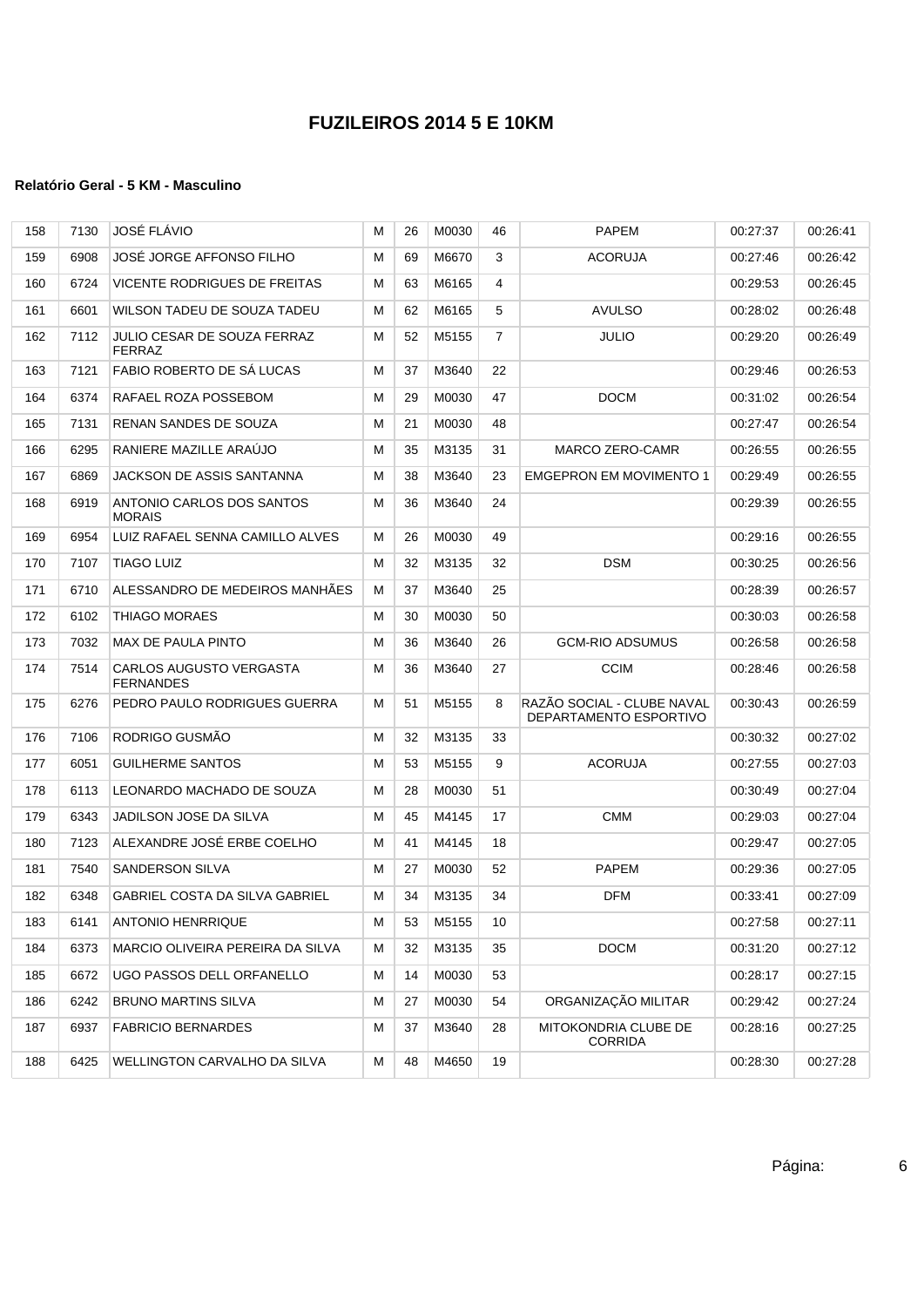| 189 | 7008 | CLEBER WILLYAS NOGUEIRA<br><b>DAMASCENO</b>            | м | 30 | M0030 | 55           |                                                          | 00:28:44 | 00:27:28 |
|-----|------|--------------------------------------------------------|---|----|-------|--------------|----------------------------------------------------------|----------|----------|
| 190 | 6895 | WELLINGTON BAPTISTA NUNES DA<br><b>SILVA</b>           | М | 21 | M0030 | 56           | <b>SASM</b>                                              | 00:30:51 | 00:27:29 |
| 191 | 6250 | PEDRO PAULO DA SILVA MACEDO                            | м | 56 | M5660 | 6            | CEPE-CAXIAS                                              | 00:28:39 | 00:27:30 |
| 192 | 6271 | CENTRO DE CONTROLE INTERNO DA<br><b>MARINHA CCIMAR</b> | м | 29 | M0030 | 57           | <b>CCIMAR</b>                                            | 00:30:58 | 00:27:30 |
| 193 | 7068 | <b>FABIANO DE FARIAS ESTÁCIO PEREIRA</b>               | м | 30 | M0030 | 58           | BASE DE ABASTECIMENTO DA<br>MARINHA NO RIO DE JANEIRO    | 00:29:35 | 00:27:30 |
| 194 | 7507 | ANDRÉ LUIZ FARIA                                       | м | 47 | M4650 | 20           |                                                          | 00:29:25 | 00:27:31 |
| 195 | 6462 | THIAGO DOS SANTOS PINHEIRO                             | м | 34 | M3135 | 36           |                                                          | 00:34:10 | 00:27:35 |
| 196 | 7558 | LEANDRO SANTANA PEREIRA                                | м | 35 | M3135 | 37           |                                                          | 00:27:36 | 00:27:36 |
| 197 | 6980 | <b>ISMAR LUIS SILVA CALDAS</b>                         | м | 33 | M3135 | 38           |                                                          | 00:27:37 | 00:27:37 |
| 198 | 7027 | <b>FILIPE HECKTHEUER FERRARESI</b>                     | м | 28 | M0030 | 59           |                                                          | 00:27:39 | 00:27:39 |
| 199 | 7503 | CHRISTIANO SILVA DE OLIVEIRA                           | м | 37 | M3640 | 29           | <b>CCIM</b>                                              | 00:29:29 | 00:27:40 |
| 200 | 6097 | <b>MARCELO MEIER PEREIRA</b>                           | м | 39 | M3640 | 30           | <b>GABINETE DO COMANDANTE</b><br>DA MARINHA - RIO        | 00:31:16 | 00:27:41 |
| 201 | 6614 | WAGNER MONTEZ MARTINS MARTINS                          | м | 61 | M6165 | 6            |                                                          | 00:28:31 | 00:27:41 |
| 202 | 6841 | ROBERTO DE SOUZA DE SOUZA                              | м | 53 | M5155 | 11           | <b>CORRENDO POR CRISTO</b>                               | 00:29:22 | 00:27:41 |
| 203 | 6136 | <b>BORGES DGPM</b>                                     | м | 37 | M3640 | 31           | <b>DGPM</b>                                              | 00:30:14 | 00:27:44 |
| 204 | 6076 | ROGER DIAS DOS SANTOS                                  | м | 24 | M0030 | 60           | FARDAMENTO                                               | 00:29:50 | 00:27:45 |
| 205 | 6265 | BRAULIO SILVA DOS SANTOS                               | м | 26 | M0030 | 61           | DEPÓSITO DE MATERIAL DE<br>SAÚDE DA MARINHA NO RIO<br>DE | 00:30:20 | 00:27:45 |
| 206 | 7108 | <b>MAICON RODRIGUES</b>                                | м | 31 | M3135 | 39           | <b>PAPEM</b>                                             | 00:30:23 | 00:27:45 |
| 207 | 7127 | <b>JEFFERSON CORREA</b>                                | м | 25 | M0030 | 62           | <b>PAPEM</b>                                             | 00:30:24 | 00:27:45 |
| 208 | 7098 | LEUNAM CORRÊA MARQUES                                  | м | 26 | M0030 | 63           |                                                          | 00:28:49 | 00:27:46 |
| 209 | 6673 | BRUNO PASSOS DELL ORFANELLO                            | м | 14 | M0030 | 64           |                                                          | 00:28:50 | 00:27:48 |
| 210 | 6767 | <b>CARLOS LUÍS FENELÃO</b>                             | м | 42 | M4145 | 19           | <b>HNMD</b>                                              | 00:29:03 | 00:27:49 |
| 211 | 7172 | <b>JOSE AYRES</b>                                      | М | 49 | M4650 | 21           |                                                          | 00:28:55 | 00:27:49 |
| 212 | 6723 | ANDRÉ LUIZ MARTINS COSTA                               | м | 43 | M4145 | 20           |                                                          | 00:31:02 | 00:27:50 |
| 213 | 6179 | <b>ANTONIO PEQUENO</b>                                 | м | 71 | M7175 | $\mathbf{1}$ |                                                          | 00:29:19 | 00:27:53 |
| 214 | 6630 | LEONARDO LEÃO                                          | м | 21 | M0030 | 65           |                                                          | 00:29:31 | 00:27:54 |
| 215 | 6890 | JOÃO ARGEMIRO DE FREITAS FILHO                         | М | 52 | M5155 | 12           | CHÃO DO ATERRO                                           | 00:29:10 | 00:27:54 |
| 216 | 6680 | <b>BRUNO NUNES</b>                                     | M | 27 | M0030 | 66           |                                                          | 00:29:52 | 00:27:55 |
| 217 | 6971 | FRANCISCO JOSÉ ANTUNES DE ABREU                        | м | 46 | M4650 | 22           | <b>MITOKONDRIA</b>                                       | 00:29:32 | 00:27:55 |
| 218 | 6371 | ANTONIO RODRIGUES MAIA SILVA                           | м | 53 | M5155 | 13           | <b>DOCM</b>                                              | 00:30:45 | 00:27:57 |
| 219 | 6461 | FILIPE MORETE CORAGEM                                  | м | 36 | M3640 | 32           |                                                          | 00:31:11 | 00:27:57 |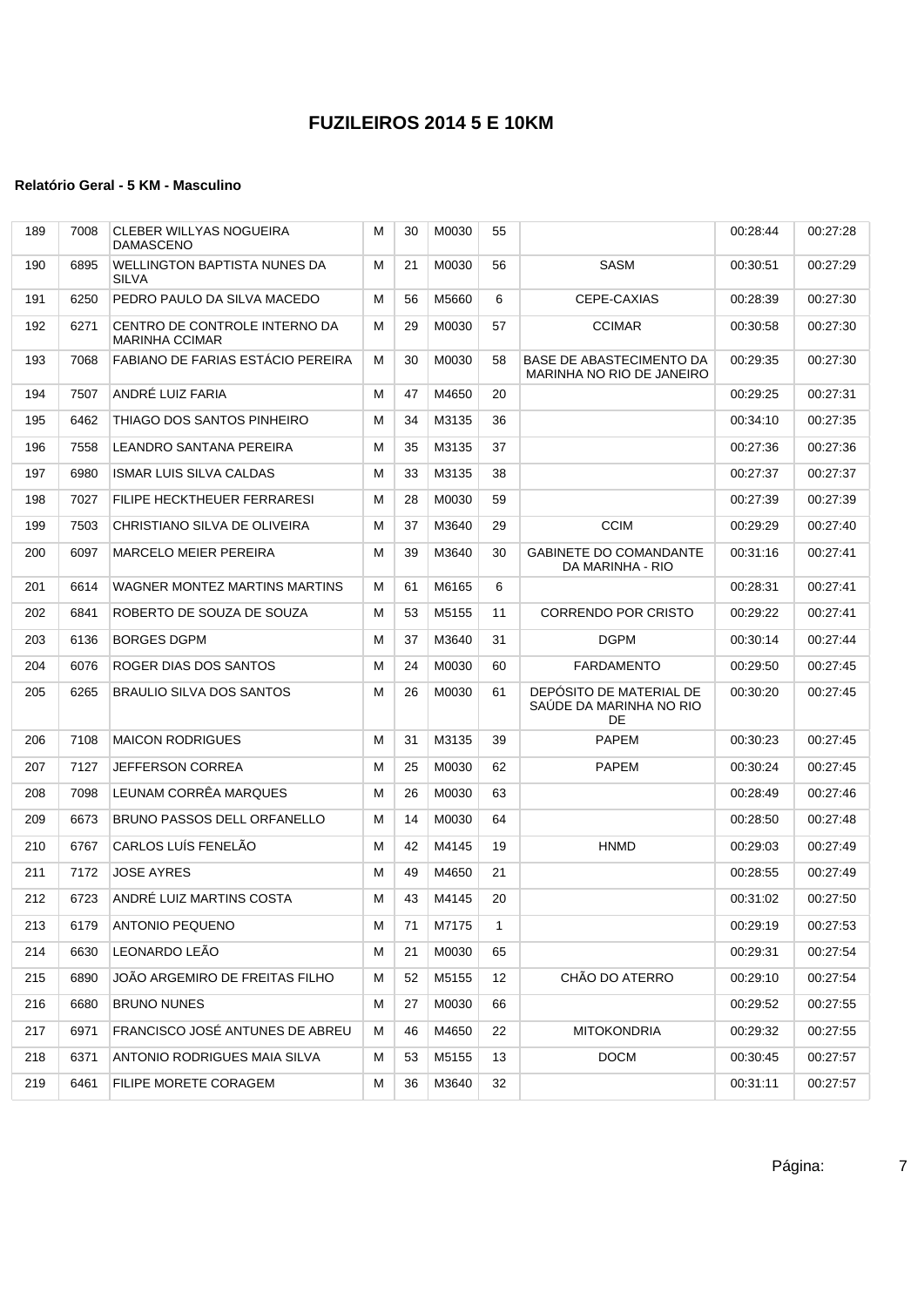| 220 | 6463 | <b>MARCUS ROMANO</b>                      | М | 41 | M4145    | 21             |                       | 00:31:13 | 00:27:59 |
|-----|------|-------------------------------------------|---|----|----------|----------------|-----------------------|----------|----------|
| 221 | 6476 | OZIAS CORRÊA                              | М | 70 | M6670    | $\overline{4}$ | RIO FELICIDADE        | 00:28:48 | 00:27:59 |
| 222 | 6881 | PEDRO SALATIEL CORDEIRO DE LIMA           | м | 49 | M4650    | 23             | SASM                  | 00:31:35 | 00:27:59 |
| 223 | 7020 | ROBSON LUIZ LUIZA                         | М | 46 | M4650    | 24             |                       | 00:30:09 | 00:28:00 |
| 224 | 6174 | EDUARDO ARRISCADO DE FARIA                | М | 23 | M0030    | 67             |                       | 00:30:35 | 00:28:02 |
| 225 | 6484 | EDNALDO COSTA                             | М | 31 | M3135    | 40             | <b>DEPSMRJ</b>        | 00:29:24 | 00:28:06 |
| 226 | 6685 | LUIZ TOMIO NISHIJIMA                      | М | 51 | M5155    | 14             |                       | 00:31:56 | 00:28:07 |
| 227 | 6130 | <b>MESSIAS DE SOUSA BRUM</b>              | М | 35 | M3135    | 41             | <b>DPMM</b>           | 00:30:33 | 00:28:08 |
| 228 | 7119 | IVANILDO LUCINDO DA SILVA                 | М | 47 | M4650    | 25             |                       | 00:29:37 | 00:28:11 |
| 229 | 7554 | <b>BRUNO NUNES MOREIRA</b>                | М | 28 | M0030    | 68             | <b>AVULSO</b>         | 00:33:54 | 00:28:15 |
| 230 | 6985 | PLINIO ALMEIDA NETO                       | М | 65 | M6165    | $\overline{7}$ |                       | 00:29:10 | 00:28:17 |
| 231 | 6497 | JORGE LUIZ DAMASCENO                      | М | 45 | M4145    | 22             | <b>DPMM</b>           | 00:31:27 | 00:28:23 |
| 232 | 6408 | EDVALDO RIBEIRO FERREIRA                  | М | 61 | M6165    | 8              | <b>DPMM</b>           | 00:30:35 | 00:28:33 |
| 233 | 6359 | EDNALDO RAMOS DA SILVA EDNALDO            | М | 25 | M0030    | 69             | <b>DFM</b>            | 00:32:26 | 00:28:36 |
| 234 | 6005 | MASÉIAS BALBINO                           | М | 60 | M5660    | $\overline{7}$ |                       | 00:29:22 | 00:28:38 |
| 235 | 6052 | ROBERTO CORREIA                           | М | 49 | M4650    | 26             | <b>MITOKONDRIA</b>    | 00:30:15 | 00:28:39 |
| 236 | 6858 | ALAN ELOI CARVALHO                        | М | 37 | M3640    | 33             | <b>DPMM</b>           | 00:30:51 | 00:28:41 |
| 237 | 6099 | FRED WILLIANS CRUZ DA SILVA               | М | 41 | M4145    | 23             | <b>GCM-RIO</b>        | 00:30:42 | 00:28:43 |
| 238 | 6229 | DOUGLAS FERREIRA DE ANDRADE               | М | 41 | M4145    | 24             |                       | 00:30:52 | 00:28:45 |
| 239 | 6030 | STEFAN SANTOS MACIEL SILVA                | М | 30 | M0030    | 70             | <b>DGOM</b>           | 00:31:28 | 00:28:49 |
| 240 | 6783 | BRUNO FERNANDES DA SILVA                  | М | 30 | M0030    | 71             | <b>HNMD</b>           | 00:30:35 | 00:28:49 |
| 241 | 6891 | JOSE ANIBAL MACHADO SOUZA                 | М | 70 | M6670    | 5              | CHÃO DO ATERRO        | 00:29:36 | 00:28:49 |
| 242 | 6922 | TIAGO MOURA DE MATOS                      | М | 22 | M0030    | 72             | <b>CCIMAR</b>         | 00:37:29 | 00:28:50 |
| 243 | 6100 | MARCIO DA SILVA CLEMENTE                  | М | 45 | M4145    | 25             | <b>GCM-RIO</b>        | 00:30:15 | 00:28:52 |
| 244 | 6531 | JOSÉ ARNALDO SANTOS                       | м | 72 | M7175    | 2              | <b>VIDA PLENA SET</b> | 00:28:53 | 00:28:53 |
| 245 | 7506 | PAULO CÉSAR DE OLIVEIRA JUNIOR            | м | 33 | M3135    | 42             | <b>CCIM</b>           | 00:28:53 | 00:28:53 |
| 246 |      | 7544   IGUATEMI COSTA                     | M |    | 66 M6670 | 6              | <b>SEM EQUIPE</b>     | 00:31:53 | 00:28:54 |
| 247 | 6273 | ALEXANDRE DA CONCEIÇÃO<br><b>MENDONÇA</b> | М | 32 | M3135    | 43             | DABM                  | 00:32:05 | 00:28:55 |
| 248 | 6960 | EDUARDO MENDES MADRIAGA                   | М | 45 | M4145    | 26             | <b>COMOPNAV</b>       | 00:30:59 | 00:28:55 |
| 249 | 6414 | MARCO AURÉLIO JESUS DE CASTRO<br>JESUS    | М | 51 | M5155    | 15             | <b>MATCOM</b>         | 00:32:08 | 00:28:56 |
| 250 | 6907 | <b>JORGE BATISTA</b>                      | М | 53 | M5155    | 16             |                       | 00:30:38 | 00:28:58 |
| 251 | 6987 | <b>FÁBIO FERRI</b>                        | М | 30 | M0030    | 73             |                       | 00:31:03 | 00:28:59 |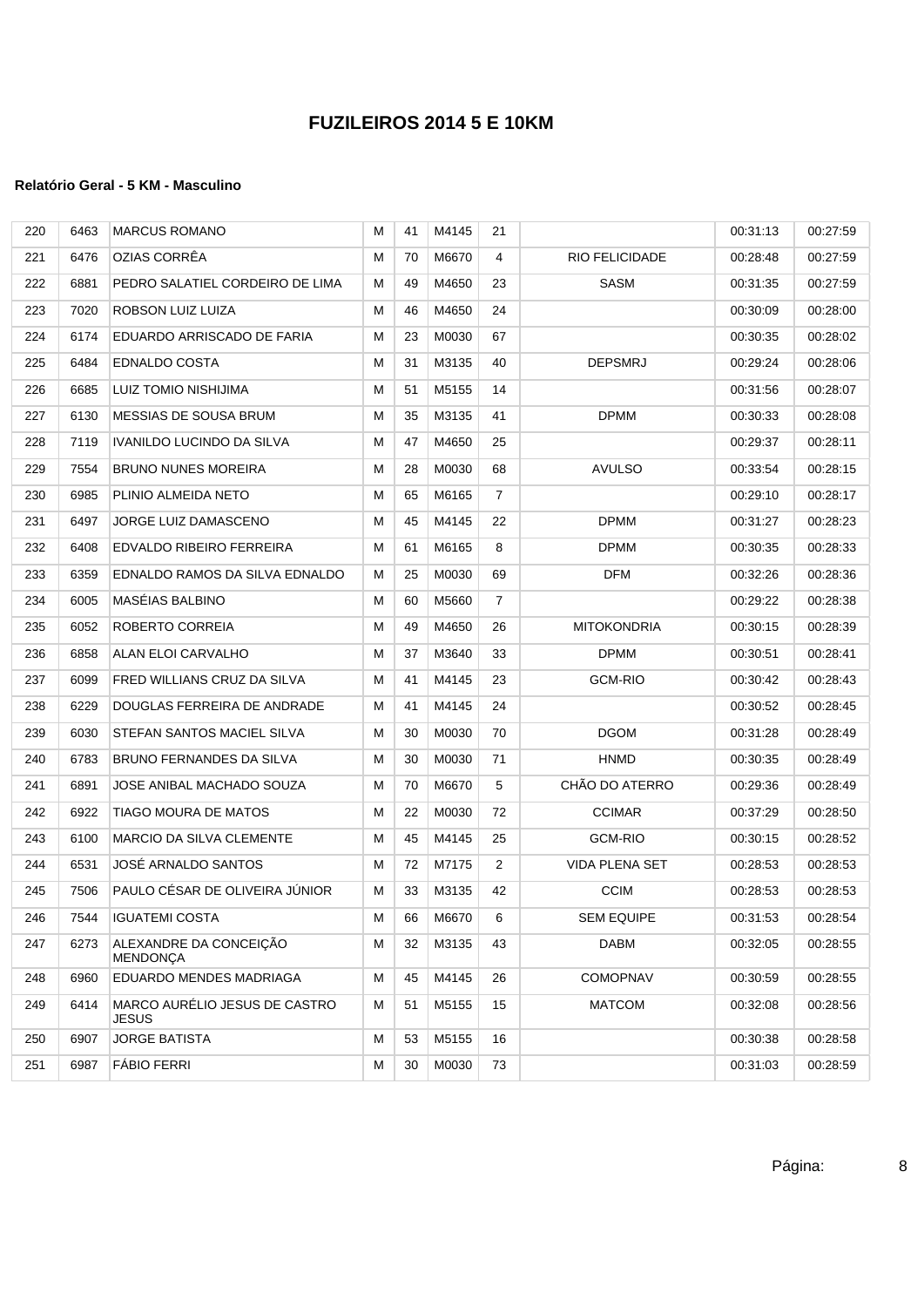| 252 | 7069 | RENAN CRUZ MONTENEGRO DE<br><b>OLIVEIRA</b>            | М | 26 | M0030 | 74             | BASE DE ABASTECIMENTO DA<br>MARINHA NO RIO DE JANEIRO    | 00:35:39 | 00:29:01 |
|-----|------|--------------------------------------------------------|---|----|-------|----------------|----------------------------------------------------------|----------|----------|
| 253 | 6154 | PHELLIPE DOUGLAS BRANCIFORTE                           | М | 22 | M0030 | 75             | <b>GCM-RIO</b>                                           | 00:30:23 | 00:29:02 |
| 254 | 6622 | <b>FRANCISCO DOS SANTOS FILHO</b>                      | M | 48 | M4650 | 27             | <b>DPMM</b>                                              | 00:31:22 | 00:29:04 |
| 255 | 6926 | <b>GLAUCIO MARTINS</b>                                 | М | 39 | M3640 | 34             |                                                          | 00:30:10 | 00:29:04 |
| 256 | 6046 | <b>CARLOS OLIVEIRA</b>                                 | М | 51 | M5155 | 17             |                                                          | 00:30:54 | 00:29:05 |
| 257 | 6178 | CÉSAR AUGUSTO BERNARDI WERLE                           | М | 28 | M0030 | 76             |                                                          | 00:32:36 | 00:29:05 |
| 258 | 6769 | EDSON DE MELO DOS SANTOS                               | М | 34 | M3135 | 44             | <b>HNMD</b>                                              | 00:30:55 | 00:29:06 |
| 259 | 6740 | RICARDO MARIANTE                                       | М | 45 | M4145 | 27             |                                                          | 00:29:59 | 00:29:07 |
| 260 | 6118 | <b>JULIO CESAR MEDEIROS DE CASTRO</b>                  | М | 31 | M3135 | 45             | <b>EMGEPRON EM MOVIMENTO 1</b>                           | 00:29:09 | 00:29:09 |
| 261 | 6429 | FABIO ALVES DA SILVA                                   | М | 39 | M3640 | 35             |                                                          | 00:29:09 | 00:29:09 |
| 262 | 7072 | <b>CLAUDIO NASCIMENTO FONTES</b>                       | М | 55 | M5155 | 18             | BASE DE ABASTECIMENTO DA<br>MARINHA NO RIO DE JANEIRO    | 00:31:37 | 00:29:09 |
| 263 | 6490 | NIVIO DA SILVA FERREIA FERREIRA                        | М | 50 | M4650 | 28             |                                                          | 00:31:16 | 00:29:10 |
| 264 | 7536 | RODRIGO LUIZ DA SILVA                                  | М | 32 | M3135 | 46             | <b>DABM</b>                                              | 00:31:50 | 00:29:11 |
| 265 | 6200 | <b>MARCUS MENEZES</b>                                  | М | 37 | M3640 | 36             |                                                          | 00:32:16 | 00:29:17 |
| 266 | 6898 | CARLOS ALBERTO SENNA PINTO<br><b>CAMPOS</b>            | М | 56 | M5660 | 8              | <b>SASM</b>                                              | 00:30:19 | 00:29:17 |
| 267 | 7114 | <b>MAURO CESAR MARQUES MARQUES</b>                     | М | 47 | M4650 | 29             |                                                          | 00:31:43 | 00:29:19 |
| 268 | 6022 | PAULO RENATO DA COSTA ALVIM                            | М | 66 | M6670 | $\overline{7}$ |                                                          | 00:31:17 | 00:29:21 |
| 269 | 6650 | SALOMAO ROCHA CUGOLA CUGOLA                            | М | 25 | M0030 | 77             | <b>OCM</b>                                               | 00:31:03 | 00:29:22 |
| 270 | 7064 | NOÉ ADÃO LEMOS                                         | М | 50 | M4650 | 30             | BASE DE ABASTECIMENTO DA<br>MARINHA NO RIO DE JANEIRO    | 00:31:57 | 00:29:22 |
| 271 | 6116 | SERGIO NEVES DEL AGUILA                                | М | 56 | M5660 | 9              |                                                          | 00:30:15 | 00:29:23 |
| 272 | 6326 | MOACIR CABRAL DE ARAUJO                                | М | 61 | M6165 | 9              | DEPÓSITO DE MATERIAL DE<br>SAUDE DA MARINHA NO RIO<br>DE | 00:29:26 | 00:29:26 |
| 273 | 7025 | THIAGO EMERENCIANO DA SILVA                            | М | 26 | M0030 | 78             |                                                          | 00:32:11 | 00:29:26 |
| 274 | 7571 | <b>SERGIO MIRANDA BRANDAO</b>                          | М | 49 | M4650 | 31             | <b>SIPM</b>                                              | 00:30:24 | 00:29:27 |
| 275 | 6886 | EDILSON MONTEIRO DO NASCIMENTO                         | М | 37 | M3640 | 37             |                                                          | 00:32:36 | 00:29:29 |
| 276 |      | 6353 LUIZ ALBERTO SANTOS DA SILVA LUIZ                 | M | 27 | M0030 | 79             | <b>DFM</b>                                               | 00:33:20 | 00:29:30 |
| 277 | 6884 | FELIPE GARUZI DA SILVA                                 | м | 28 | M0030 | 80             |                                                          | 00:32:35 | 00:29:30 |
| 278 | 6138 | ARNALDO NUNES DE ARAGÃO                                | М | 47 | M4650 | 32             | MENGÃO                                                   | 00:30:20 | 00:29:31 |
| 279 | 6777 | FERNANDO SOUZA CURCIO                                  | М | 39 | M3640 | 38             | <b>HNMD</b>                                              | 00:31:39 | 00:29:31 |
| 280 | 6751 | LUÍZ CLÁUDIO DE OLIVEIRA COUTO                         | М | 47 | M4650 | 33             | <b>HNMD</b>                                              | 00:31:39 | 00:29:32 |
| 281 | 6293 | CIELÇO MARTINS DA SILVA                                | М | 54 | M5155 | 19             |                                                          | 00:32:04 | 00:29:35 |
| 282 | 7055 | CENTRO DE CONTROLE INTERNO DA<br><b>MARINHA CCIMAR</b> | м | 56 | M5660 | 10             | <b>CCIMAR</b>                                            | 00:30:27 | 00:29:39 |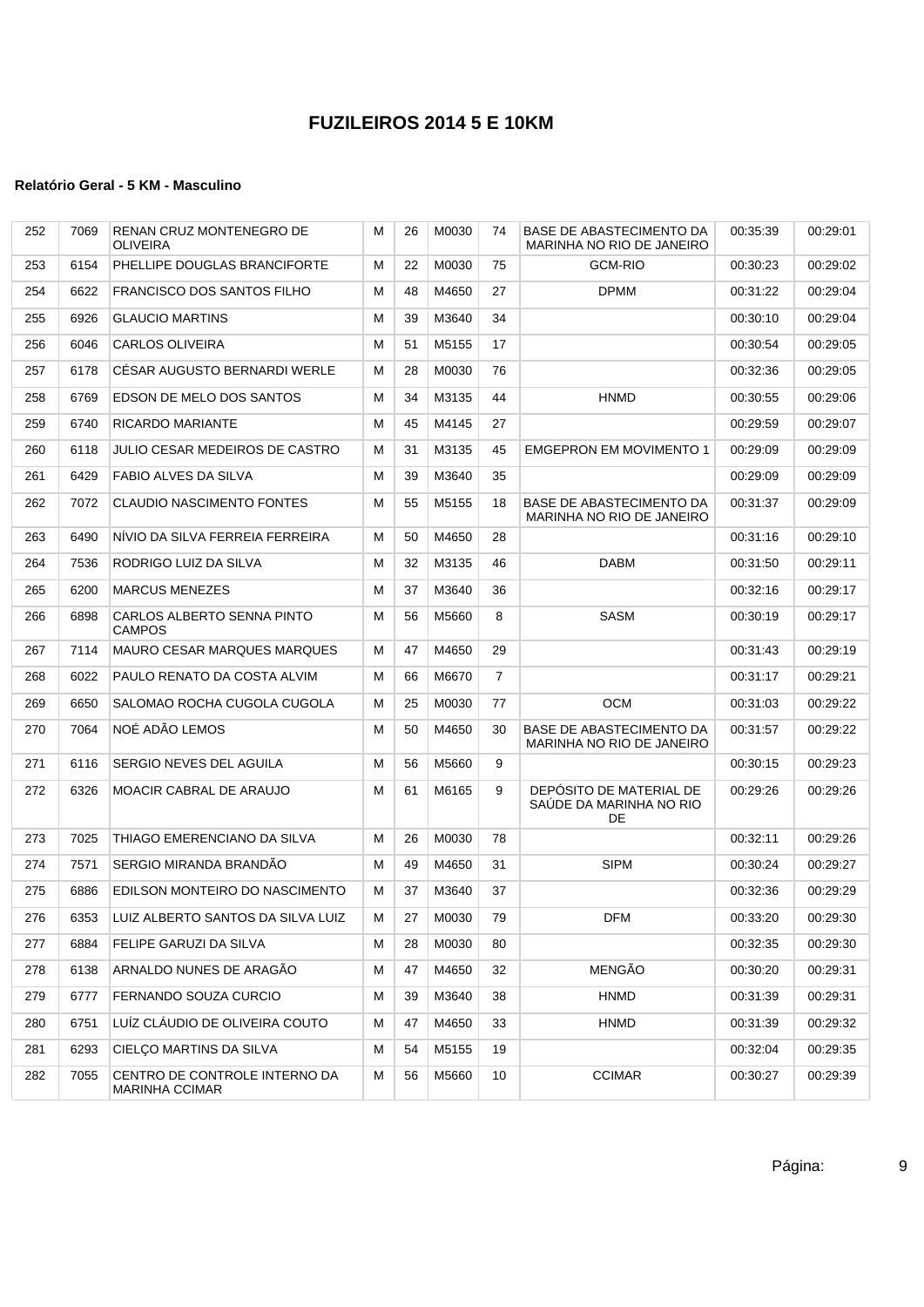| 283 | 7577 | <b>MARCOS ARAUJO</b>                              | М | 35 | M3135 | 47 |                                                          | 00:31:51 | 00:29:40 |
|-----|------|---------------------------------------------------|---|----|-------|----|----------------------------------------------------------|----------|----------|
| 284 | 7009 | PAULO JOSE PINTO ERBE PINTO                       | М | 31 | M3135 | 48 |                                                          | 00:29:43 | 00:29:43 |
| 285 | 6781 | <b>MARIO JORGE LIMA LUZ</b>                       | М | 33 | M3135 | 49 | <b>HNMD</b>                                              | 00:31:34 | 00:29:45 |
| 286 | 7088 | LUIZ FELIPE VIÉGAS SOARES                         | М | 23 | M0030 | 81 |                                                          | 00:31:08 | 00:29:45 |
| 287 | 7569 | JÚLIO CESAR ALVES                                 | М | 41 | M4145 | 28 |                                                          | 00:32:21 | 00:29:45 |
| 288 | 6688 | <b>ALEX CONTI</b>                                 | М | 35 | M3135 | 50 |                                                          | 00:32:45 | 00:29:48 |
| 289 | 7089 | WAGNER MAGALHÃES DA CUNHA                         | М | 46 | M4650 | 34 |                                                          | 00:31:12 | 00:29:48 |
| 290 | 6296 | LEONARDO MAGALHÃES                                | М | 31 | M3135 | 51 |                                                          | 00:31:07 | 00:29:51 |
| 291 | 7039 | ISAÍAS MONTEIRO DE OLIVEIRA                       | М | 43 | M4145 | 29 | <b>GCM-RIO ADSUMUS</b>                                   | 00:31:00 | 00:29:51 |
| 292 | 6444 | BRUNO COSTA ASSUNÇÃO RIBEIRO                      | М | 32 | M3135 | 52 |                                                          | 00:33:09 | 00:29:55 |
| 293 | 6262 | LEONARDO RODRIGUES DE SOUZA                       | М | 31 | M3135 | 53 | DEPÓSITO DE MATERIAL DE<br>SAÚDE DA MARINHA NO RIO<br>DE | 00:32:51 | 00:29:56 |
| 294 | 6062 | <b>IVAN SILVA PASCHOAL</b>                        | М | 34 | M3135 | 54 | ATLETA SANGUE BOM                                        | 00:33:37 | 00:29:57 |
| 295 | 7015 | FELIPE FRANCO DA ROCHA                            | M | 31 | M3135 | 55 | CASOP                                                    | 00:33:01 | 00:30:00 |
| 296 | 6521 | ALEXANDRE MENDONÇA                                | М | 50 | M4650 | 35 | <b>AVULSO</b>                                            | 00:30:01 | 00:30:01 |
| 297 | 6260 | WESLEY JOSÉ DE OLIVEIRA                           | М | 32 | M3135 | 56 | DEPÓSITO DE MATERIAL DE<br>SAÚDE DA MARINHA NO RIO<br>DE | 00:33:00 | 00:30:02 |
| 298 | 7006 | <b>LEONARDO DELGADO TULLII</b>                    | М | 34 | M3135 | 57 |                                                          | 00:31:36 | 00:30:04 |
| 299 | 6994 | DANIEL TOMAZ LOPES                                | М | 37 | M3640 | 39 |                                                          | 00:31:32 | 00:30:09 |
| 300 | 6063 | CLORIVALDO L. RIBEIRO                             | М | 46 | M4650 | 36 | <b>CASOP</b>                                             | 00:33:14 | 00:30:11 |
| 301 | 6140 | <b>MARCOS AURELIO EUGENIO</b><br><b>RODRIGUES</b> | М | 41 | M4145 | 30 |                                                          | 00:30:14 | 00:30:14 |
| 302 | 7087 | JORGE ARMANDO NERY SOARES                         | M | 54 | M5155 | 20 |                                                          | 00:31:38 | 00:30:14 |
| 303 | 6948 | RILDO BARBOSA                                     | М | 44 | M4145 | 31 |                                                          | 00:31:51 | 00:30:17 |
| 304 | 6294 | LUCIANO FERNANDES LOUREIRO                        | М | 37 | M3640 | 40 | LULU                                                     | 00:31:40 | 00:30:18 |
| 305 | 6699 | <b>IVENS SANTOS DE SOUZA</b>                      | М | 35 | M3135 | 58 | <b>ACADEMIA BODY HEALED</b>                              | 00:31:53 | 00:30:18 |
| 306 | 7004 | ENIO MAGALHÃES DE PAIVA                           | М | 49 | M4650 | 37 | <b>DPFARD</b>                                            | 00:44:39 | 00:30:22 |
| 307 | 6972 | ALEXANDRE TEIXEIRA DOS SANTOS                     | M | 43 | M4145 | 32 | <b>CORRER ENTRE AMIGOS</b>                               | 00:32:00 | 00:30:23 |
| 308 | 6918 | MIZAEL DOS SANTOS SILVA SANTOS<br><b>SILVA</b>    | M | 57 | M5660 | 11 |                                                          | 00:32:33 | 00:30:25 |
| 309 | 6793 | GESSE SEBASTIÃO DOS SANTOS<br>JUNIOR              | М | 23 | M0030 | 82 | <b>HNMD</b>                                              | 00:32:21 | 00:30:26 |
| 310 | 7016 | ALLAN GOMES                                       | М | 35 | M3135 | 59 | <b>CASOP</b>                                             | 00:33:30 | 00:30:28 |
| 311 | 6159 | NIRLANDO BARBOSA BELMIRO                          | М | 44 | M4145 | 33 | <b>DPMM</b>                                              | 00:30:29 | 00:30:29 |
| 312 | 6018 | YURI DE SOUZA DUARTE                              | M | 29 | M0030 | 83 |                                                          | 00:32:04 | 00:30:31 |
| 313 | 6727 | RAFAEL RIS-ALA JOSÉ JARDIM                        | М | 33 | M3135 | 60 | <b>BASQUETEIROS</b>                                      | 00:34:37 | 00:30:31 |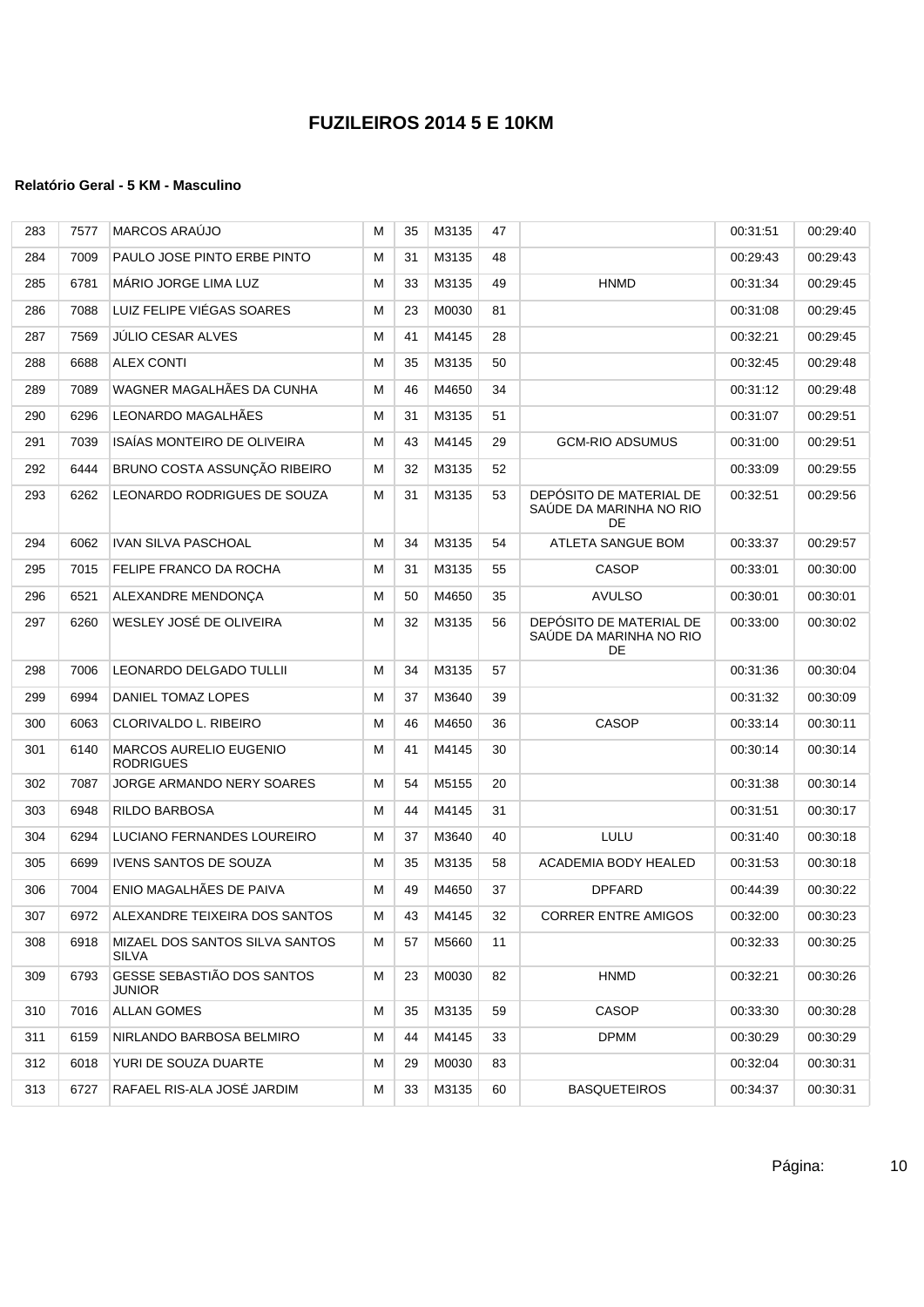| 314 | 6254 | JOSÉ DE VASCONCELOS MENDONÇA                        | М | 47 | M4650 | 38 | DEPÓSITO DE MATERIAL DE<br>SAÚDE DA MARINHA NO RIO<br>DE | 00:33:36 | 00:30:36 |
|-----|------|-----------------------------------------------------|---|----|-------|----|----------------------------------------------------------|----------|----------|
| 315 | 7110 | ADERLAN RICARDO LIMA RODRIGUES                      | М | 37 | M3640 | 41 |                                                          | 00:31:48 | 00:30:36 |
| 316 | 7103 | <b>MARCELO FRINHANI</b>                             | М | 35 | M3135 | 61 | <b>PAPEM</b>                                             | 00:32:35 | 00:30:37 |
| 317 | 7048 | JOELCIO LOURENÇO PEREIRA                            | М | 52 | M5155 | 21 |                                                          | 00:32:31 | 00:30:42 |
| 318 | 7054 | RICARDO CARDOSO                                     | M | 49 | M4650 | 39 |                                                          | 00:32:00 | 00:30:44 |
| 319 | 6392 | ANTONIO CARLOS GOMES PACIFICO                       | М | 46 | M4650 | 40 | <b>BIBI CALCADOS - NORTE</b><br><b>SHOPPING</b>          | 00:33:28 | 00:30:46 |
| 320 | 6258 | <b>DAVIDSON SILVA MARTINS</b>                       | M | 35 | M3135 | 62 | DEPÓSITO DE MATERIAL DE<br>SAÚDE DA MARINHA NO RIO<br>DE | 00:33:43 | 00:30:47 |
| 321 | 6800 | ROBSON CESAR FÉLIX DA SILVA                         | М | 45 | M4145 | 34 | DABM                                                     | 00:31:58 | 00:30:49 |
| 322 | 6153 | WESLEY HENRIQUE DE LIMA                             | M | 23 | M0030 | 84 | <b>GCM-RIO</b>                                           | 00:32:10 | 00:30:52 |
| 323 | 7105 | TOMÁS BOTELHO                                       | M | 53 | M5155 | 22 |                                                          | 00:33:37 | 00:30:56 |
| 324 | 6678 | JOSÉ LUIZ ALVES NUNES                               | M | 54 | M5155 | 23 |                                                          | 00:32:26 | 00:31:07 |
| 325 | 6054 | ALLAN SANTOS DA COSTA                               | M | 34 | M3135 | 63 | <b>DABM</b>                                              | 00:34:40 | 00:31:08 |
| 326 | 6055 | <b>FABIANO RAMOS</b>                                | M | 38 | M3640 | 42 | DABM                                                     | 00:34:40 | 00:31:08 |
| 327 | 6706 | TACIO RENATO PIZZI CAPUTO                           | M | 62 | M6165 | 10 | PÉ DE CANA                                               | 00:32:40 | 00:31:09 |
| 328 | 6349 | GILBERTO JORGE DA SILVA SEABRA<br><b>SEABRA</b>     | M | 27 | M0030 | 85 | <b>DFM</b>                                               | 00:33:41 | 00:31:11 |
| 329 | 7037 | <b>ARTUR MARTINS ALVES</b>                          | M | 53 | M5155 | 24 |                                                          | 00:32:36 | 00:31:13 |
| 330 | 6369 | ALMANÍ MACHADO PERAÍZO                              | M | 56 | M5660 | 12 | <b>DOCM</b>                                              | 00:33:57 | 00:31:14 |
| 331 | 6385 | JEFFERSON COLECTO DE ARAUJO<br><b>FILHO COLECTO</b> | M | 55 | M5155 | 25 | COLECTO&COLECTO<br><b>ADVOGADOS</b>                      | 00:33:04 | 00:31:14 |
| 332 | 6247 | <b>JOUBER LESTRO</b>                                | M | 28 | M0030 | 86 | ORGANIZAÇÃO MILITAR                                      | 00:33:20 | 00:31:15 |
| 333 | 7568 | <b>VICTOR SCOTELLARO</b>                            | M | 37 | M3640 | 43 |                                                          | 00:34:09 | 00:31:17 |
| 334 | 6309 | RUBENS CRISTOVÃO DO PRADO<br><b>CRISTOVÃO</b>       | M | 52 | M5155 | 26 |                                                          | 00:33:35 | 00:31:18 |
| 335 | 6384 | DAVI BEZERRA DE LIMA                                | M | 45 | M4145 | 35 |                                                          | 00:32:57 | 00:31:18 |
| 336 | 7109 | LUÍS MANUEL DE CAMPOS MELLO                         | M | 45 | M4145 | 36 | <b>BATALHÃO HUMAITÁ</b>                                  | 00:32:40 | 00:31:18 |
| 337 | 6466 | <b>MARCELO SABACK</b>                               | M | 39 | M3640 | 44 | <b>CEFAN</b>                                             | 00:31:24 | 00:31:24 |
| 338 | 6419 | CRISTIANO SOUZA MEDEIROS<br><b>MEDEIROS</b>         | м | 38 | M3640 | 45 | <b>MATCOM</b>                                            | 00:33:49 | 00:31:25 |
| 339 | 6854 | <b>MAURO SERRANO</b>                                | М | 50 | M4650 | 41 |                                                          | 00:35:33 | 00:31:29 |
| 340 | 6654 | <b>VITOR PEIXOTO</b>                                | M | 32 | M3135 | 64 |                                                          | 00:31:31 | 00:31:31 |
| 341 | 6762 | MARCIO ADRIANO CABRAL DE MELO                       | M | 37 | M3640 | 46 | <b>HNMD</b>                                              | 00:33:04 | 00:31:32 |
| 342 | 7012 | JOEL ROGERIO DE PAIVA JUNIRO                        | M | 49 | M4650 | 42 |                                                          | 00:32:31 | 00:31:34 |
| 343 | 7085 | RAPHAEL TONELLI                                     | м | 20 | M0030 | 87 |                                                          | 00:32:33 | 00:31:36 |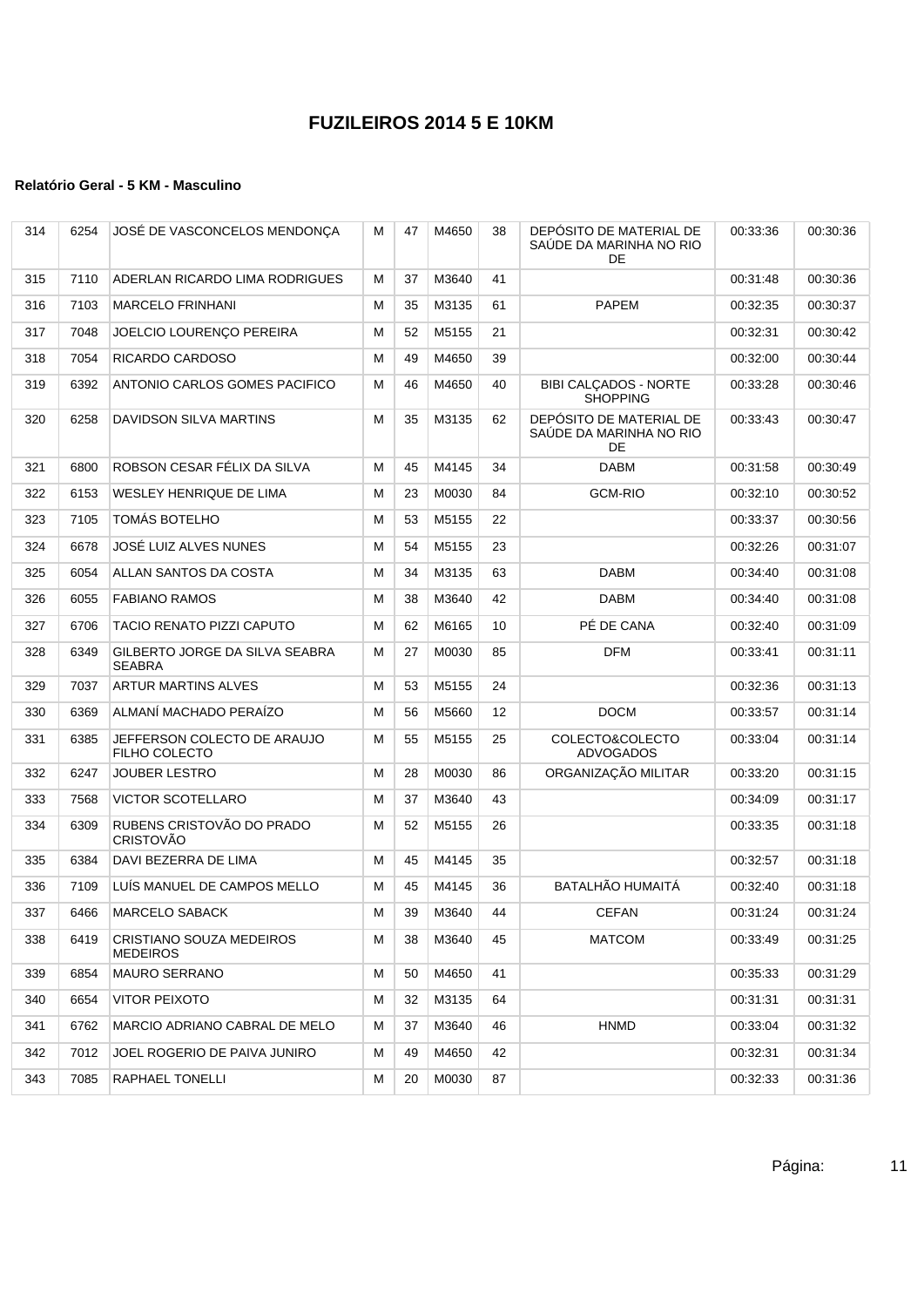| 344 | 6749 | LUIZ CARLOS SERRANO                                 | м | 52 | M5155 | 27 |                                                       | 00:32:53 | 00:31:37 |
|-----|------|-----------------------------------------------------|---|----|-------|----|-------------------------------------------------------|----------|----------|
| 345 | 7129 | CLAUDIO EDUARDO SILVA DIAS                          | м | 46 | M4650 | 43 | <b>BATALHÃO TONELERO</b>                              | 00:33:24 | 00:31:37 |
| 346 | 7082 | <b>JOSÉ MAGNO</b>                                   | м | 59 | M5660 | 13 | <b>PAPEM</b>                                          | 00:32:34 | 00:31:38 |
| 347 | 7071 | JOSÉ RAIMUNDO LISBOA                                | м | 47 | M4650 | 44 | BASE DE ABASTECIMENTO DA<br>MARINHA NO RIO DE JANEIRO | 00:33:35 | 00:31:40 |
| 348 | 6480 | <b>IURY GUIMARÃES</b>                               | м | 27 | M0030 | 88 | <b>DEPSMRJ</b>                                        | 00:34:37 | 00:31:41 |
| 349 | 6086 | LUIZ CARLOS MAGALHÃES RIBEIRO                       | М | 28 | M0030 | 89 |                                                       | 00:34:45 | 00:31:42 |
| 350 | 6042 | MURILO GUEDES R. DE A. TEIXEIRA                     | м | 37 | M3640 | 47 | ATLETA SANGUE BOM                                     | 00:35:31 | 00:31:50 |
| 351 | 6916 | <b>FRANK VIANNA COSTA</b>                           | м | 42 | M4145 | 37 |                                                       | 00:33:40 | 00:31:51 |
| 352 | 6623 | ROBERTO MORAES MENDES                               | м | 54 | M5155 | 28 | AGUIA CANSADA                                         | 00:33:48 | 00:31:55 |
| 353 | 6008 | <b>JOSE CARLOS COITINHO</b>                         | М | 57 | M5660 | 14 | <b>EMGEPRON EM MOVIMENTO 1</b>                        | 00:32:49 | 00:31:56 |
| 354 | 6120 | RAFAEL LUCAS CARVALHO DE ARRUDA                     | м | 26 | M0030 | 90 |                                                       | 00:35:03 | 00:31:56 |
| 355 | 7560 | <b>ARTUR OLAVO</b>                                  | м | 46 | M4650 | 45 | <b>PAPEM</b>                                          | 00:34:34 | 00:31:57 |
| 356 | 6114 | FELIPE SILVA SANTOS                                 | М | 29 | M0030 | 91 |                                                       | 00:32:04 | 00:32:04 |
| 357 | 6311 | LEONARDO MARTINS OTTOLINI                           | м | 37 | M3640 | 48 |                                                       | 00:33:32 | 00:32:04 |
| 358 | 7135 | <b>MARCOS ALMEIDA</b>                               | м | 43 | M4145 | 38 |                                                       | 00:33:29 | 00:32:05 |
| 359 | 6447 | <b>IGOR DOS SANTOS FERREIRA</b>                     | М | 23 | M0030 | 92 |                                                       | 00:34:53 | 00:32:06 |
| 360 | 6603 | <b>MAGNO MANHÄES</b>                                | М | 38 | M3640 | 49 |                                                       | 00:33:14 | 00:32:07 |
| 361 | 6640 | DAVID MARTINS SOARES                                | м | 33 | M3135 | 65 |                                                       | 00:35:28 | 00:32:07 |
| 362 | 6418 | <b>JORGE LUIZ FIDELIS LUIZ</b>                      | м | 30 | M0030 | 93 | <b>MATCOM</b>                                         | 00:35:49 | 00:32:08 |
| 363 | 6421 | CLAUDIO VINICIUS DA SILVA VINICIUS                  | м | 24 | M0030 | 94 | <b>MATCOM</b>                                         | 00:32:08 | 00:32:08 |
| 364 | 6631 | LUIZ JOSÉ ARAUJO TROCCOLI                           | м | 52 | M5155 | 29 | <b>DPMM</b>                                           | 00:34:31 | 00:32:12 |
| 365 | 7531 | MARCIO PINHEIRO DE VASCONCELLOS                     | м | 46 | M4650 | 46 | BASE DE ABASTECIMENTO DA<br>MARINHA NO RIO DE JANEIRO | 00:34:09 | 00:32:12 |
| 366 | 6346 | MARCOS JOSÉ NUNES DE ALMEIDA                        | м | 49 | M4650 | 47 | <b>CMM</b>                                            | 00:34:33 | 00:32:13 |
| 367 | 6357 | ALLAIN PATRICK DE CARVALHO RIBEIRO<br><b>ALLAIN</b> | м | 23 | M0030 | 95 | <b>DFM</b>                                            | 00:35:43 | 00:32:13 |
| 368 | 6358 | LEANDRO SILVA RODRIGUES TEIXEIRA<br><b>TEIXEIRA</b> | м | 26 | M0030 | 96 | <b>DFM</b>                                            | 00:35:43 | 00:32:13 |
| 369 | 6448 | CLAUDIO CONCEIÇÃO                                   | м | 46 | M4650 | 48 | MARINHA                                               | 00:34:31 | 00:32:13 |
| 370 | 6302 | LUIS ALFONSE DIPPOLITO D IPPOLITO                   | м | 52 | M5155 | 30 |                                                       | 00:33:37 | 00:32:16 |
| 371 | 6124 | BERNARDO COUTO DE ALMEIDA                           | м | 32 | M3135 | 66 |                                                       | 00:33:45 | 00:32:18 |
| 372 | 6312 | LEONARDO SOARES ATAIDE                              | м | 32 | M3135 | 67 |                                                       | 00:34:03 | 00:32:18 |
| 373 | 7007 | LUIZ ARTUR RODRIGUES NUNES                          | м | 52 | M5155 | 31 |                                                       | 00:33:37 | 00:32:20 |
| 374 | 6460 | HELCIO FIGUEIREDO DA COSTA                          | M | 33 | M3135 | 68 |                                                       | 00:35:38 | 00:32:24 |
| 375 | 6038 | CUSTODIO TEIXEIRA MOREIRA FILHO                     | м | 63 | M6165 | 11 | RUNNERS RIO                                           | 00:33:32 | 00:32:30 |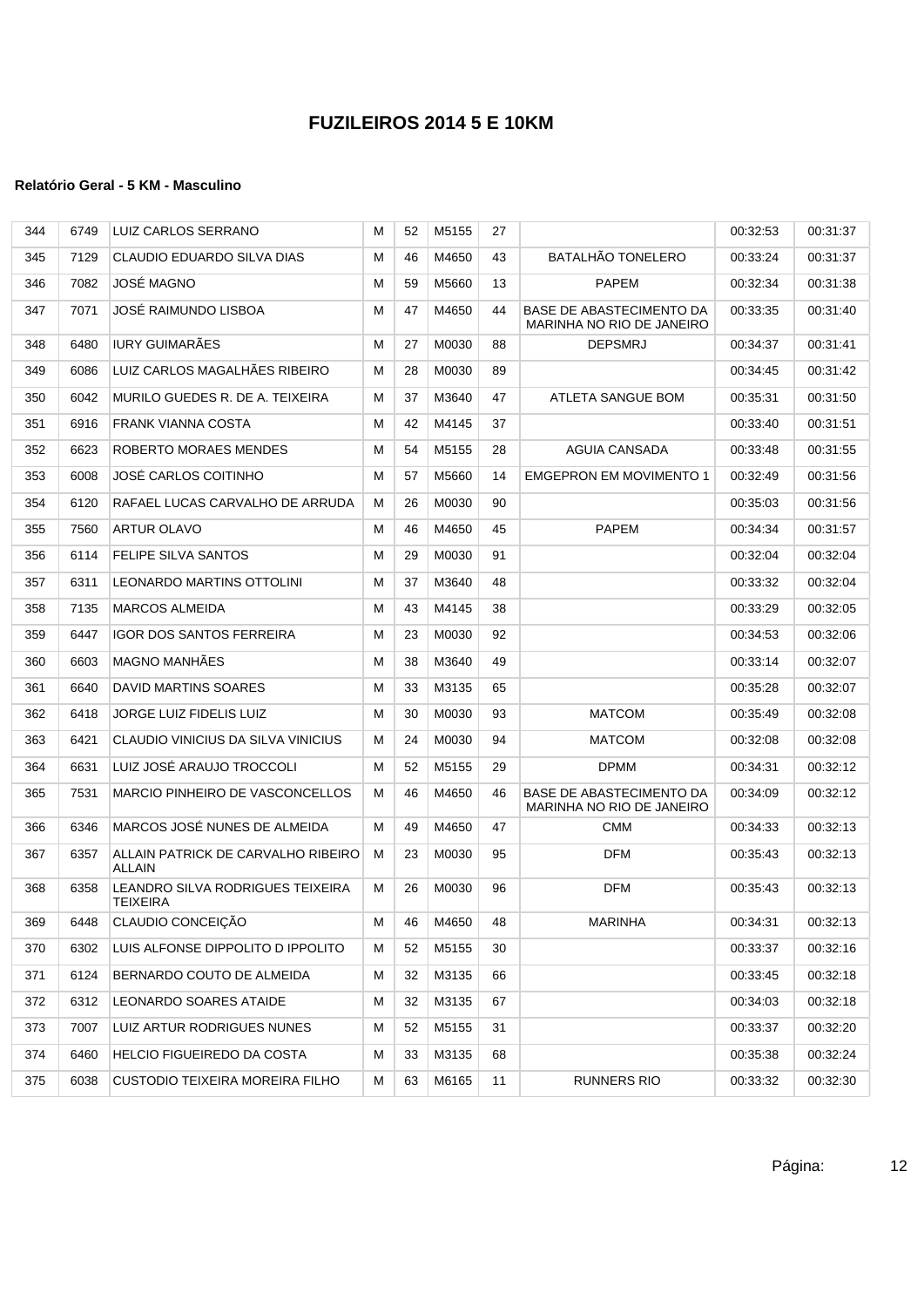| 376 | 6079 | ALEXANDER DA SILVA RAMOS                                  | м | 34 | M3135 | 69  |                                | 00:35:36 | 00:32:30 |
|-----|------|-----------------------------------------------------------|---|----|-------|-----|--------------------------------|----------|----------|
| 377 | 6084 | JOSE MAURO DA SILVA JUNIOR                                | м | 34 | M3135 | 70  |                                | 00:35:36 | 00:32:31 |
| 378 | 6101 | ALBERTO MARQUES DE HOLLANDA<br><b>JUNIOR HOLLANDA</b>     | м | 33 | M3135 | 71  |                                | 00.35.37 | 00:32:32 |
| 379 | 6103 | PEDRO PAULO WOOD DA CRUZ                                  | м | 29 | M0030 | 97  |                                | 00:35:36 | 00:32:32 |
| 380 | 6615 | JOSE RUBENS LAMIM DE ALMEIDA                              | М | 55 | M5155 | 32  |                                | 00:32:32 | 00:32:32 |
| 381 | 6865 | PEDRO PAULO                                               | M | 24 | M0030 | 98  | NÃO POSSUO                     | 00:41:17 | 00:32:33 |
| 382 | 6078 | ROGERIO FERRAZ QUEIROZ MIRANDA                            | М | 27 | M0030 | 99  |                                | 00:35:37 | 00:32:34 |
| 383 | 6403 | <b>CLAUDIONEI FRANCISCO SCHNEIDER</b><br><b>SCHNEIDER</b> | м | 19 | M0030 | 100 |                                | 00.33.56 | 00:32:35 |
| 384 | 6493 | <b>LEONARDO LAGE</b>                                      | М | 21 | M0030 | 101 |                                | 00:35:18 | 00:32:35 |
| 385 | 6391 | DANIEL MEDEIROS                                           | М | 20 | M0030 | 102 |                                | 00:35:19 | 00:32:36 |
| 386 | 6077 | BRUNO DE MORAES MARQUES                                   | М | 28 | M0030 | 103 |                                | 00:35:37 | 00:32:37 |
| 387 | 6089 | <b>JULIO CEZAR DE SOUZA FILHO</b>                         | м | 28 | M0030 | 104 |                                | 00:35:38 | 00:32:37 |
| 388 | 6088 | <b>WILLIAM ARAUJO</b>                                     | М | 30 | M0030 | 105 |                                | 00:35:38 | 00:32:38 |
| 389 | 6107 | RAAMOOM FORRES DUARTE DO<br>NASCIMENTO DUARTE NASCIME     | M | 35 | M3135 | 72  |                                | 00:35:39 | 00:32:38 |
| 390 | 6272 | ADAILTON FERREIRA DA CUNHA                                | м | 48 | M4650 | 49  | DABM                           | 00:35:28 | 00:32:38 |
| 391 | 6453 | ELIZEU ALVES PEREIRA DA SILVA                             | м | 45 | M4145 | 39  | DABM                           | 00:35:36 | 00:32:38 |
| 392 | 6626 | MARCOS VINICIUS SOUZA DO CARMO                            | м | 34 | M3135 | 73  |                                | 00:34:39 | 00:32:39 |
| 393 | 6633 | ALDRIN CAVALHEIRO                                         | М | 37 | M3640 | 50  |                                | 00:34:28 | 00:32:42 |
| 394 | 6482 | <b>CESAR MUNIZ</b>                                        | М | 26 | M0030 | 106 | <b>DEPSMRJ</b>                 | 00:35:27 | 00:32:43 |
| 395 | 6485 | <b>MARCIO FUENTES</b>                                     | М | 23 | M0030 | 107 | <b>DEPSMRJ</b>                 | 00:35:28 | 00:32:44 |
| 396 | 6111 | SILVIO RONE PENA DE SA                                    | M | 27 | M0030 | 108 |                                | 00:32:47 | 00:32:47 |
| 397 | 6347 | ARTHUR CESAR BOURGUIGNON FREIRE                           | м | 48 | M4650 | 50  | <b>CMM</b>                     | 00:35:26 | 00:32:47 |
| 398 | 6182 | LUIZ EDUARDO EUGENIO RODRIGUES                            | м | 37 | M3640 | 51  |                                | 00:34:23 | 00:32:50 |
| 399 | 6183 | ORLANDO CARNEIRO MOTA                                     | м | 33 | M3135 | 74  |                                | 00:34:27 | 00:32:53 |
| 400 | 6483 | DAVI OLIVEIRA                                             | М | 25 | M0030 | 109 | <b>DEPSMRJ</b>                 | 00:35:51 | 00:32:53 |
| 401 | 6748 | EDUARDO DE SOUZA PEREIRA                                  | M | 46 | M4650 | 51  |                                | 00:33:47 | 00:32:53 |
| 402 | 6487 | <b>BRUNNO CASTELAR</b>                                    | м | 25 | M0030 | 110 | <b>DEPSMRJ</b>                 | 00:35:52 | 00:32:55 |
| 403 | 6811 | LUIZ PAULO REAL                                           | М | 52 | M5155 | 33  | <b>EMGEPRON EM MOVIMENTO 1</b> | 00:35:17 | 00:32:57 |
| 404 | 6299 | GUILHERME NUNES BARROSO                                   | м | 40 | M3640 | 52  | MARCO ZERO-CAMR                | 00:33:02 | 00:33:02 |
| 405 | 6915 | JOAO FERREIRA DE MORAIS                                   | М | 45 | M4145 | 40  | <b>AVULSO</b>                  | 00:35:04 | 00:33:03 |
| 406 | 6402 | CARLOS RENATO LOPES NUNES<br><b>RENATO</b>                | М | 44 | M4145 | 41  | NÃO TENHO                      | 00:34:25 | 00:33:05 |
| 407 | 6997 | JOSE MARCELO DUTRA DOS SANTOS                             | М | 52 | M5155 | 34  |                                | 00:34:59 | 00:33:07 |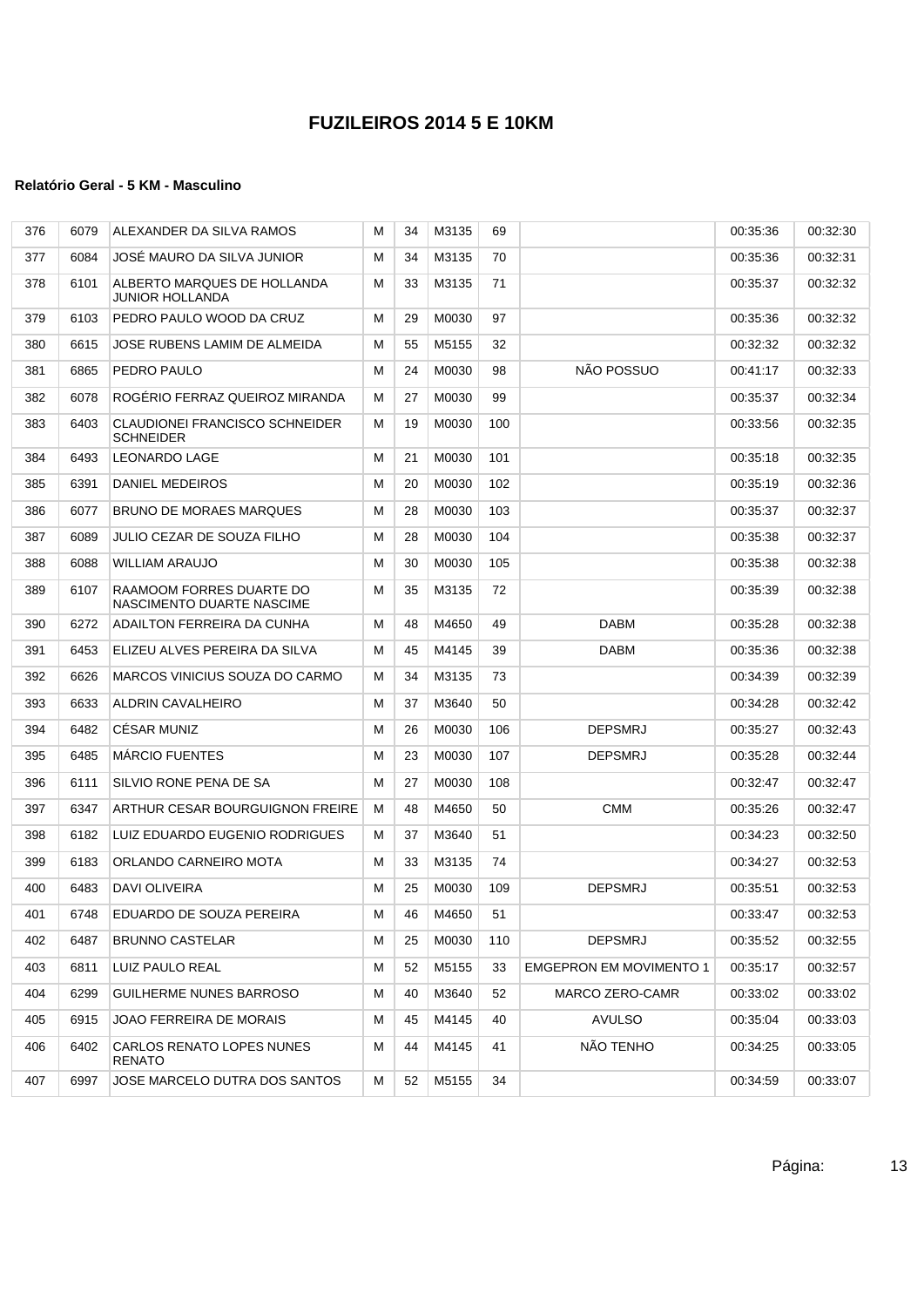| 408 | 6036 | <b>LUIZ DOMINGUES</b>                               | м | 59 | M5660 | 15           | LANTEL                                                   | 00:35:17 | 00:33:12 |
|-----|------|-----------------------------------------------------|---|----|-------|--------------|----------------------------------------------------------|----------|----------|
| 409 | 7075 | WILLIAN DO SOCORRO LOBO SAGICA                      | м | 25 | M0030 | 111          | <b>PAPEM</b>                                             | 00:34:45 | 00:33:13 |
| 410 | 6412 | CRISPIM DE JESUS MACEDO                             | м | 38 | M3640 | 53           |                                                          | 00:34:50 | 00:33:19 |
| 411 | 7094 | ANDERSON MEDEIROS                                   | М | 49 | M4650 | 52           | ESG 2014                                                 | 00:36:03 | 00:33:19 |
| 412 | 6708 | <b>MARCUS VINICIUS SANCHES SANTA</b><br><b>ROSA</b> | М | 37 | M3640 | 54           |                                                          | 00:36:24 | 00:33:20 |
| 413 | 6080 | <b>MARCELO CARVALHO</b>                             | М | 28 | M0030 | 112          |                                                          | 00:36:29 | 00:33:25 |
| 414 | 6321 | RODRIGO MARINS FERREIRA                             | М | 26 | M0030 | 113          | DEPÓSITO DE MATERIAL DE<br>SAÚDE DA MARINHA NO RIO<br>DE | 00:36:11 | 00:33:26 |
| 415 | 6083 | DIEGO LOPES DUARTE                                  | м | 29 | M0030 | 114          |                                                          | 00:36:29 | 00:33:27 |
| 416 | 6715 | MANUELITO MEDEIROS DA SILVA                         | м | 63 | M6165 | 12           |                                                          | 00:34:43 | 00:33:27 |
| 417 | 6712 | LUIS MIGUEL DE LIMA PIMENTEL<br>PEREIRA GIL         | м | 55 | M5155 | 35           |                                                          | 00:36:45 | 00:33:29 |
| 418 | 6632 | SERGIO GALDINO DOS SANTOS                           | М | 74 | M7175 | 3            |                                                          | 00:35:30 | 00:33:32 |
| 419 | 6665 | <b>BRUNO DIMITRIOU</b>                              | м | 36 | M3640 | 55           |                                                          | 00:36:17 | 00:33:35 |
| 420 | 7113 | <b>MARCOS BARROSO</b>                               | М | 49 | M4650 | 53           | <b>CCIMAR</b>                                            | 00:34:39 | 00:33:36 |
| 421 | 6255 | REINALDO DE DEUS ALVES                              | м | 57 | M5660 | 16           |                                                          | 00:37:10 | 00:33:43 |
| 422 | 6691 | EDNALDO VAZ DUTRA SAMPAIO VAZ<br><b>DUTRA</b>       | м | 44 | M4145 | 42           | <b>DGMM</b>                                              | 00:36:57 | 00:33:43 |
| 423 | 6524 | DIOGO DO NASCIMENTO FONSECA                         | м | 33 | M3135 | 75           |                                                          | 00:36:34 | 00:33:47 |
| 424 | 6268 | LEANDRO GOMES DA CUNHA                              | М | 25 | M0030 | 115          | DEPÓSITO DE MATERIAL DE<br>SAÚDE DA MARINHA NO RIO<br>DE | 00:36:45 | 00:33:48 |
| 425 | 6324 | JHONATAN DE OLIVEIRA ELBAS<br><b>MEIRELES</b>       | м | 24 | M0030 | 116          | DEPÓSITO DE MATERIAL DE<br>SAUDE DA MARINHA NO RIO<br>DE | 00:36:45 | 00:33:48 |
| 426 | 6953 | RODRIGO DE OLIVEIRA LINS                            | м | 35 | M3135 | 76           |                                                          | 00:41:24 | 00:33:48 |
| 427 | 6848 | BENEDITO LIMA DE SOUZA                              | м | 46 | M4650 | 54           |                                                          | 00:37:12 | 00:33:50 |
| 428 | 6361 | <b>MARIO RICARDO HORTA</b>                          | М | 76 | M7680 | $\mathbf{1}$ | RIO VELOZ                                                | 00:35:46 | 00:33:51 |
| 429 | 6098 | BENEDITO DE CASTRO MOREIRA                          | М | 34 | M3135 | 77           | <b>GCM-RIO</b>                                           | 00:36:59 | 00:33:52 |
| 430 | 6686 | <b>MARIO MACHADO FERRAZ</b>                         | М | 49 | M4650 | 55           |                                                          | 00:35:20 | 00:33:59 |
| 431 | 7541 | ALEXANDRINO MACHADO NETO                            | м | 47 | M4650 | 56           | <b>CMM</b>                                               | 00:36:41 | 00:34:03 |
| 432 | 6210 | LUCAS DA SILVA SOARES E SILVA SILVA                 | м | 27 | M0030 | 117          | <b>DGMM</b>                                              | 00:34:05 | 00:34:05 |
| 433 | 7028 | CLEITON GOMES MARQUES CLEITON                       | м | 42 | M4145 | 43           |                                                          | 00:37:24 | 00:34:05 |
| 434 | 7056 | <b>CESAR LOPES LOUREIRO</b>                         | М | 55 | M5155 | 36           |                                                          | 00:34:07 | 00:34:07 |
| 435 | 7030 | ALLAN CASTELO SUISSO DA SILVA                       | М | 36 | M3640 | 56           | GCM-RIO                                                  | 00:35:28 | 00:34:08 |
| 436 | 6995 | <b>MARCELLO LIMA</b>                                | м | 35 | M3135 | 78           |                                                          | 00:37:35 | 00:34:19 |
| 437 | 7575 | ALEXANDRE DAUDT DOS REIS DAUDT                      | м | 45 | M4145 | 44           | <b>DGMM</b>                                              | 00:37:15 | 00:34:26 |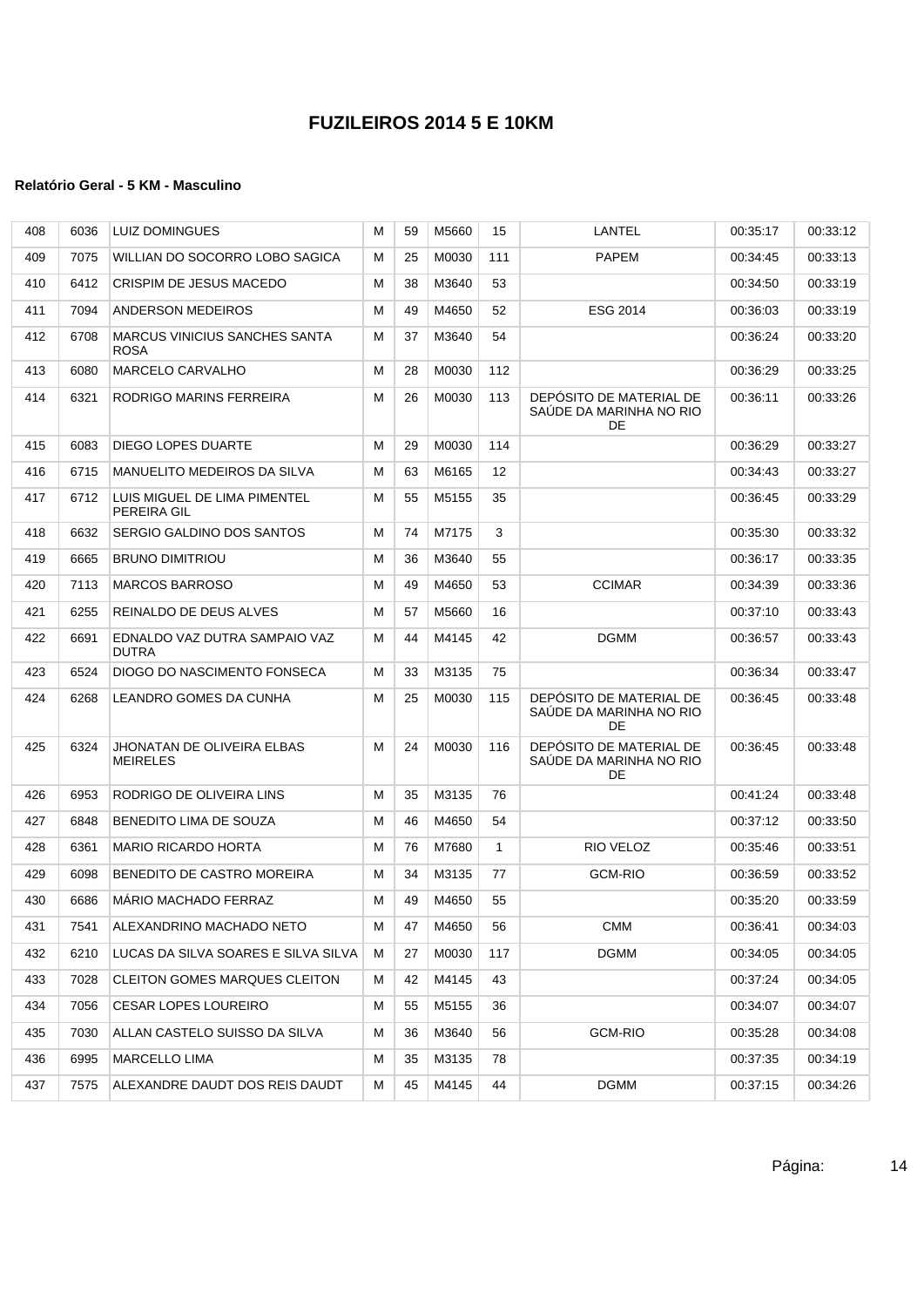| 438 | 6188 | <b>NELSON ORTEGA MARQUES</b>                     | M | 61 | M6165    | 13  | SERVIÇO DE INATIVOS E<br>PENSIONISTAS DA MARINHA         | 00:37:11 | 00:34:27 |
|-----|------|--------------------------------------------------|---|----|----------|-----|----------------------------------------------------------|----------|----------|
| 439 | 6199 | SANTCLAIR CARDOSO CARNEIRO<br><b>CUNHA</b>       | М | 40 | M3640    | 57  |                                                          | 00:37:06 | 00:34:31 |
| 440 | 6983 | PAULO CESAR AZEVEDO TEIXEIRA                     | M | 54 | M5155    | 37  | <b>WARRIORS</b>                                          | 00:35:34 | 00:34:31 |
| 441 | 7061 | <b>ANDRE BRITO</b>                               | M | 45 | M4145    | 45  |                                                          | 00:35:32 | 00:34:32 |
| 442 | 6068 | <b>MARCO ANTONIO ROSA</b>                        | М | 51 | M5155    | 38  | ATLETA SANGUE BOM                                        | 00:38:14 | 00:34:35 |
| 443 | 7081 | <b>GERALDO RIBEIRO</b>                           | М | 53 | M5155    | 39  | <b>PAPEM</b>                                             | 00:34:50 | 00:34:50 |
| 444 | 7097 | <b>CARLOS NASCIMENTO</b>                         | М | 39 | M3640    | 58  |                                                          | 00:38:52 | 00:34:51 |
| 445 | 6134 | <b>STOLL DGPM</b>                                | М | 29 | M0030    | 118 | <b>DGPM</b>                                              | 00:38:26 | 00:34:57 |
| 446 | 7011 | ANTHONY ROBERTSON NASCIMENTO<br><b>DE FARIAS</b> | М | 40 | M3640    | 59  |                                                          | 00:36:10 | 00:34:57 |
| 447 | 6173 | JOHNNY OLIVEIRA DA SILVA                         | М | 28 | M0030    | 119 |                                                          | 00:35:00 | 00:35:00 |
| 448 | 6061 | <b>HELIO DOS SANTOS</b>                          | М | 59 | M5660    | 17  | ATLETA SANGUE BOM                                        | 00:36:10 | 00:35:01 |
| 449 | 6831 | ALÍPIO SOARES FILHO                              | М | 33 | M3135    | 79  | <b>AVULSO</b>                                            | 00:36:48 | 00:35:01 |
| 450 | 6664 | JOÃO GABRIEL BESSA DOS REIS DE<br><b>FREITAS</b> | М | 24 | M0030    | 120 | <b>EMGEPRON EM MOVIMENTO 1</b>                           | 00:37:51 | 00:35:04 |
| 451 | 6450 | <b>EDSON ZANI</b>                                | М | 48 | M4650    | 57  |                                                          | 00:37:20 | 00:35:08 |
| 452 | 6826 | JOSE AVELINO DE MENDONCA                         | М | 51 | M5155    | 40  | <b>AVULSO</b>                                            | 00:36:48 | 00:35:08 |
| 453 | 6149 | <b>THIAGO REZENDE</b>                            | М | 33 | M3135    | 80  | <b>MD RUNNERS</b>                                        | 00:36:38 | 00:35:10 |
| 454 | 6930 | ALEXANDRE RIBEIRO DOS SANTOS                     | М | 44 | M4145    | 46  | SIMPLY RUN                                               | 00:37:25 | 00:35:10 |
| 455 | 7545 | ALEXANDRE NUNEZ                                  | М | 42 | M4145    | 47  | PÉ DE CHUMBO                                             | 00:36:37 | 00:35:10 |
| 456 | 6216 | ANDRÉ LUIZ LOPA DE MELO                          | M | 47 | M4650    | 58  |                                                          | 00:37:07 | 00:35:12 |
| 457 | 6333 | FERNANDO CÉSAR DE SOUZA CESAR                    | М | 53 | M5155    | 41  |                                                          | 00:35:17 | 00:35:17 |
| 458 | 6364 | <b>EVANDRO JORGE MARTINS</b>                     | М | 42 | M4145    | 48  |                                                          | 00:35:32 | 00:35:32 |
| 459 | 6256 | ELTON FERREIRA COLARES                           | M | 35 | M3135    | 81  | DEPÓSITO DE MATERIAL DE<br>SAÚDE DA MARINHA NO RIO<br>DE | 00:38:30 | 00:35:34 |
| 460 | 6327 | BRUNO SOUZA DE MESQUITA                          | М | 33 | M3135    | 82  | DABM                                                     | 00:39:15 | 00:35:35 |
| 461 | 6866 | ALOISIO CESAR DE OLIVEIRA RIBAS                  | М | 36 | M3640    | 60  | NÃO POSSUO                                               | 00:39:16 | 00:35:35 |
| 462 |      | 6212 BERUALDO BELMIRO DA SILVA                   | M |    | 45 M4145 | 49  |                                                          | 00:37:34 | 00:35:37 |
| 463 | 6853 | CARLOS ALBERTO PEREIRA PEREIRA                   | м | 57 | M5660    | 18  |                                                          | 00:39:41 | 00:35:38 |
| 464 | 6400 | <b>VALTER FANTONI</b>                            | м | 40 | M3640    | 61  |                                                          | 00:35:39 | 00:35:39 |
| 465 | 6855 | JARDEL MIRANDA RUAS RUAS                         | М | 47 | M4650    | 59  |                                                          | 00:39:42 | 00:35:40 |
| 466 | 6808 | <b>VICTOR OTSUKA</b>                             | м | 19 | M0030    | 121 |                                                          | 00:38:08 | 00:35:41 |
| 467 | 6988 | <b>IVAN GORGULHO</b>                             | м | 65 | M6165    | 14  |                                                          | 00:36:59 | 00:35:42 |
| 468 | 6201 | JONATAN SIMÃO DE OLIVEIRA                        | М | 32 | M3135    | 83  |                                                          | 00:38:39 | 00:35:43 |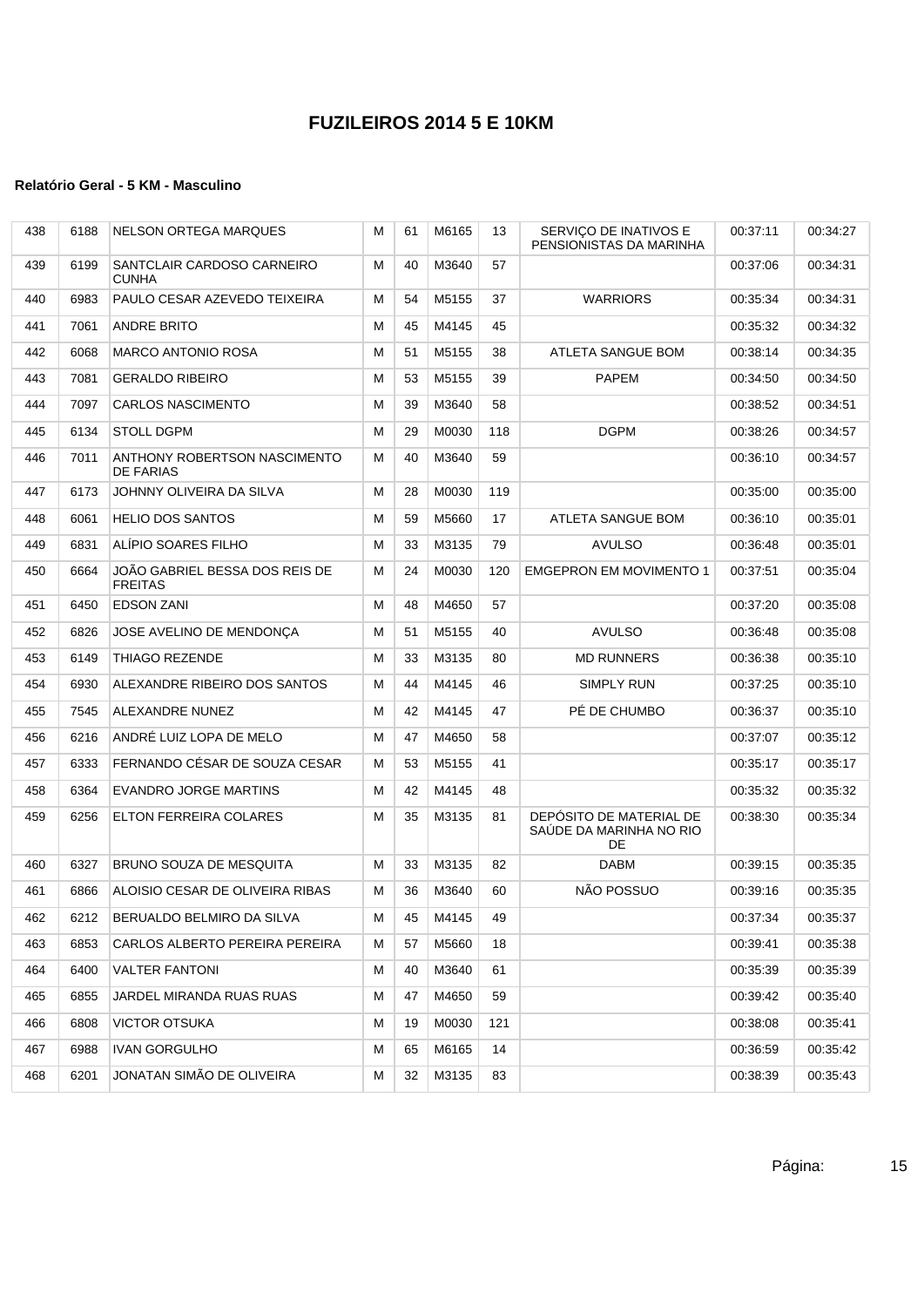| 469 | 6202 | RICARDO LEANDRO SILVA GOMES                   | м | 32 | M3135 | 84  |                                                          | 00:38:40 | 00:35:43 |
|-----|------|-----------------------------------------------|---|----|-------|-----|----------------------------------------------------------|----------|----------|
| 470 | 6034 | <b>DENNY CHERMAN</b>                          | м | 55 | M5155 | 42  | CODEG                                                    | 00:37:35 | 00:35:47 |
| 471 | 7553 | DAVID PAULO DE LIRA RIBEIRO                   | м | 32 | M3135 | 85  | <b>AVULSO</b>                                            | 00:37:31 | 00:35:48 |
| 472 | 7548 | FRANCISCO CARLOS CARODOSO DO<br>NASCIMENTO    | м | 52 | M5155 | 43  | <b>AVULSO</b>                                            | 00:37:32 | 00:35:50 |
| 473 | 7552 | RONALD ARAUJO REZENDE                         | м | 39 | M3640 | 62  | <b>AVULSO</b>                                            | 00:44:53 | 00:35:50 |
| 474 | 7551 | PAULO CESAR LADEIRA JUNIOR                    | м | 43 | M4145 | 50  | <b>AVULSO</b>                                            | 00:37:32 | 00:35:51 |
| 475 | 6833 | <b>GLEYDSON DE OLIVEIRA RESENDE</b>           | м | 32 | M3135 | 86  | <b>AVULSO</b>                                            | 00:37:33 | 00:35:52 |
| 476 | 7095 | ALESSANDRO CARVALHO DUARTE                    | м | 43 | M4145 | 51  |                                                          | 00:35:54 | 00:35:54 |
| 477 | 6805 | RICARDO MORAES                                | м | 42 | M4145 | 52  |                                                          | 00:39:13 | 00:36:04 |
| 478 | 6096 | PAULO VECCHI RUIZ CARDOSO DA<br>SILVA         | М | 47 | M4650 | 60  | <b>GCM-RIO</b>                                           | 00:37:30 | 00:36:13 |
| 479 | 6261 | WAGNER PEREIRA FREIRE DA SILVA                | м | 34 | M3135 | 87  | DEPÓSITO DE MATERIAL DE<br>SAUDE DA MARINHA NO RIO<br>DE | 00:39:12 | 00:36:16 |
| 480 | 7539 | RENATO BELLINI                                | м | 34 | M3135 | 88  |                                                          | 00:39:35 | 00:36:18 |
| 481 | 7000 | <b>ALEX HERBURGO</b>                          | м | 54 | M5155 | 44  |                                                          | 00:38:51 | 00:36:26 |
| 482 | 6233 | IVAN CASTRO DA SILA                           | м | 42 | M4145 | 53  |                                                          | 00:38:33 | 00:36:44 |
| 483 | 7033 | JORCILEI ESTEVAN XIMENES                      | м | 41 | M4145 | 54  |                                                          | 00:39:24 | 00:36:46 |
| 484 | 7035 | <b>IGOR LIZALDO DE SOUZA</b>                  | м | 23 | M0030 | 122 |                                                          | 00:39:24 | 00:36:46 |
| 485 | 6661 | FERNANDO ARANGATI MENEZES                     | М | 27 | M0030 | 123 | <b>EMGEPRON EM MOVIMENTO 1</b>                           | 00:37:08 | 00:37:08 |
| 486 | 6059 | FLAVIO MASCARENHAS TIMBO                      | м | 24 | M0030 | 124 | ATLETA SANGUE BOM                                        | 00:39:46 | 00:37:10 |
| 487 | 7534 | <b>MARCELO MATHES PEREIRA</b>                 | м | 38 | M3640 | 63  |                                                          | 00:38:57 | 00:37:12 |
| 488 | 6095 | FRANCISCO CRISTIMAR BESSA SIMAO               | м | 32 | M3135 | 89  |                                                          | 00:40:07 | 00:37:16 |
| 489 | 7077 | <b>WAGNER LOPES</b>                           | м | 29 | M0030 | 125 | <b>PAPEM</b>                                             | 00:38:55 | 00:37:23 |
| 490 | 6275 | PAULO ANTONIO PENSAK PIRES                    | M | 57 | M5660 | 19  | RAZÃO SOCIAL - CLUBE NAVAL<br>DEPARTAMENTO ESPORTIVO     | 00:39:00 | 00:37:30 |
| 491 | 7049 | DIMAS DOS SANTOS SAMPAIO                      | м | 21 | M0030 | 126 | <b>GCM-RIO</b>                                           | 00:38:55 | 00:37:34 |
| 492 | 6912 | OSWALD RUDOLF SANTOS                          | м | 56 | M5660 | 20  |                                                          | 00:40:39 | 00:37:36 |
| 493 | 6970 | JOAO PAULO AMANCIO                            | М | 34 | M3135 | 90  | <b>CORRER ENTRE AMIGOS</b>                               | 00:40:40 | 00:37:40 |
| 494 | 6415 | JAIRO MODESTO DE SANTANA<br><b>SANTANA</b>    | м | 41 | M4145 | 55  | <b>MATCOM</b>                                            | 00:40:51 | 00:37:42 |
| 495 | 6647 | EVANDRO HENRIQUE BOA NOVA DE<br>ARAUJO ARAUJO | м | 47 | M4650 | 61  | OCM                                                      | 00:39:27 | 00:37:44 |
| 496 | 6464 | LEONARDO MARQUES WANDERLEY                    | м | 37 | M3640 | 64  |                                                          | 00:37:46 | 00:37:46 |
| 497 | 6137 | CARLOS ALBERTO DE OLIVEIRA                    | м | 41 | M4145 | 56  | DGPM                                                     | 00:41:22 | 00:37:54 |
| 498 | 6764 | NELIO MATESCO GOMES                           | м | 40 | M3640 | 65  | <b>HNMD</b>                                              | 00:37:56 | 00:37:56 |
| 499 | 6645 | MOACIR PESSOA DE ARAUJO                       | м | 71 | M7175 | 4   | NÃO TENHO                                                | 00:39:35 | 00:37:58 |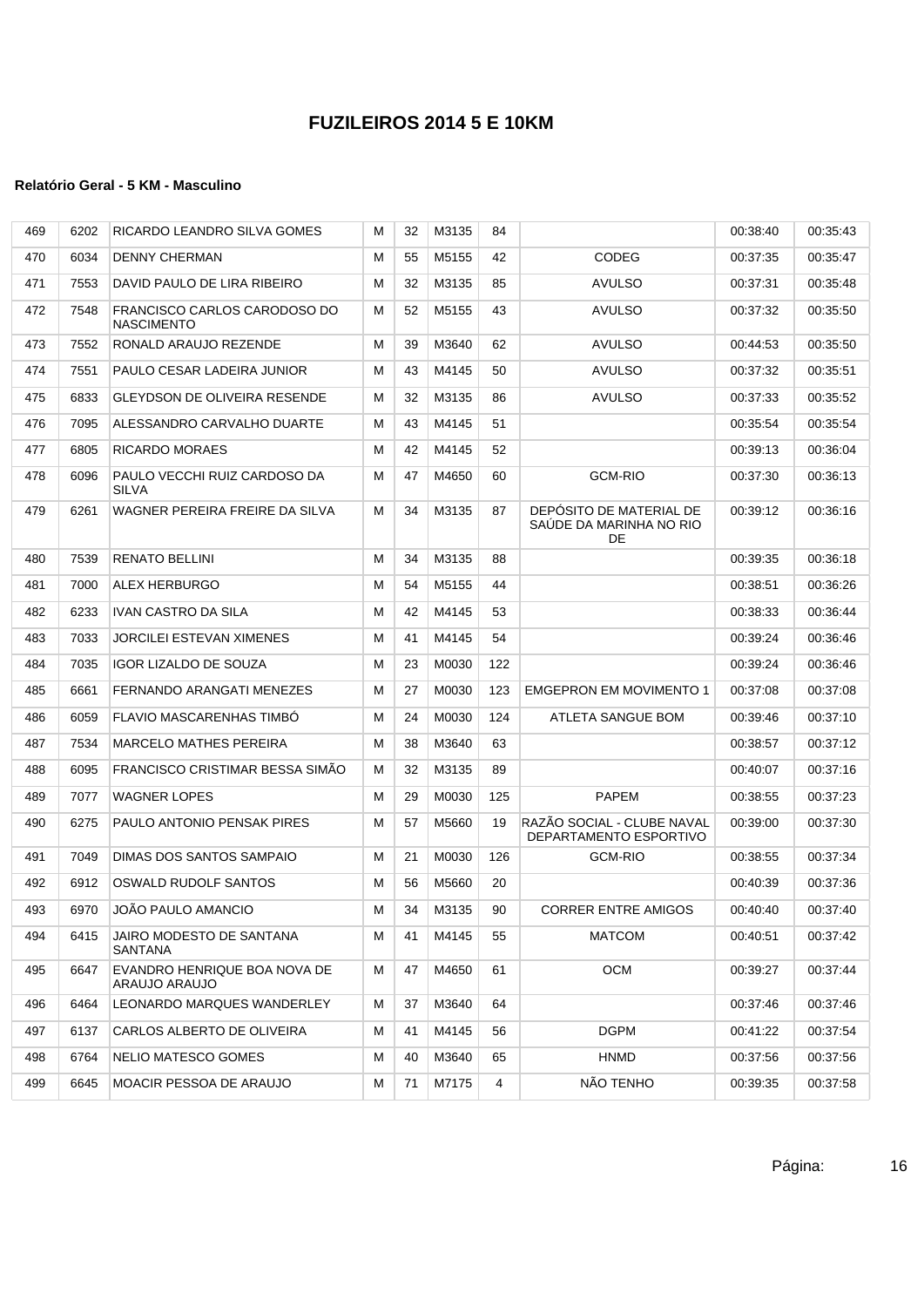| 500 | 7565 | UZIEL RIBEIRO DO NASCIMENTO                        | М | 43 | M4145 | 57  |                                                           | 00:40:00 | 00:38:04 |
|-----|------|----------------------------------------------------|---|----|-------|-----|-----------------------------------------------------------|----------|----------|
| 501 | 6010 | <b>ROBSON GONÇALVES</b>                            | м | 45 | M4145 | 58  |                                                           | 00:40:08 | 00:38:18 |
| 502 | 7014 | DANIEL DA SILVA SIMÕES                             | м | 24 | M0030 | 127 |                                                           | 00:41:05 | 00:38:19 |
| 503 | 6991 | ANDRÉ LUIZ MARQUES DE OLIVEIRA                     | М | 34 | M3135 | 91  | BASE NAVAL DO RIO DE<br><b>JANEIRO</b>                    | 00:40:04 | 00:38:20 |
| 504 | 6322 | JOABE WESLEY DA SILVA                              | M | 25 | M0030 | 128 | DEPÓSITO DE MATERIAL DE<br>SAÚDE DA MARINHA NO RIO<br>DE. | 00:41:22 | 00:38:26 |
| 505 | 6877 | JOSÉ CARLOS RICCI MACEDA RICCI                     | м | 61 | M6165 | 15  | <b>ACM</b>                                                | 00:40:38 | 00:38:32 |
| 506 | 6164 | IVO DICÁCIO NIDECK NIDECK                          | М | 53 | M5155 | 45  |                                                           | 00:39:48 | 00:38:33 |
| 507 | 6029 | FABIO DO NASCIMENTO MODESTO                        | М | 27 | M0030 | 129 | <b>DPFARD</b>                                             | 00:40:40 | 00:38:34 |
| 508 | 6420 | SILVIO DA COSTA FERNANDES COSTA                    | м | 49 | M4650 | 62  | <b>MATCOM</b>                                             | 00:40:51 | 00:38:34 |
| 509 | 6850 | PEDRO MENEZES MENEZES                              | М | 76 | M7680 | 2   | <b>KLM</b>                                                | 00:39:47 | 00:38:39 |
| 510 | 6870 | ANDERSON SATURNINO ALVES                           | м | 33 | M3135 | 92  |                                                           | 00:43:29 | 00:38:52 |
| 511 | 6365 | ANDRÉ JOSÉ ALVES DA SILVA                          | M | 34 | M3135 | 93  | ANDRÉ JOSÉ ALVES DA SILVA                                 | 00:40:10 | 00:39:02 |
| 512 | 6978 | <b>GERSON GOMES DIAS DIAS</b>                      | M | 62 | M6165 | 16  |                                                           | 00:40:47 | 00:39:03 |
| 513 | 6375 | JOÃO GABRIEL SANTANNA ARAUJO                       | м | 22 | M0030 | 130 | <b>DOCM</b>                                               | 00:40:48 | 00:39:15 |
| 514 | 6458 | <b>IVAN MENDONCA SILVA</b>                         | M | 59 | M5660 | 21  | LFM                                                       | 00:42:13 | 00:39:23 |
| 515 | 6735 | <b>ALEX VELLOZO</b>                                | M | 40 | M3640 | 66  | LELÊ E LOLÔ                                               | 00:41:33 | 00:39:30 |
| 516 | 6423 | LUIZ HENRIQUE AZEVEDO DE LIMA                      | М | 53 | M5155 | 46  |                                                           | 00:42:41 | 00:39:37 |
| 517 | 7529 | PAULO ROBERTO LOSSIO                               | M | 52 | M5155 | 47  | EQUIPE CÃO                                                | 00:42:27 | 00:39:48 |
| 518 | 6602 | REINALDO DUARTE DELFINO                            | M | 66 | M6670 | 8   |                                                           | 00:41:31 | 00:39:51 |
| 519 | 6806 | <b>JORGE SERPAS</b>                                | M | 34 | M3135 | 94  | <b>COOL TRAINING</b>                                      | 00:43:37 | 00:40:00 |
| 520 | 6705 | ANTONIO JOSE DA SILVA SILVA                        | М | 74 | M7175 | 5   | <b>EQUIPE BRUNA LEAL</b>                                  | 00:41:40 | 00:40:01 |
| 521 | 6234 | RICHARD GOMIDES DE ANDRADE                         | М | 23 | M0030 | 131 |                                                           | 00:41:47 | 00:40:03 |
| 522 | 6625 | GENITERCO ESTEVÃO REZENDE                          | м | 40 | M3640 | 67  | <b>EMGEPRON EM MOVIMENTO 1</b>                            | 00:43:30 | 00:40:06 |
| 523 | 6871 | <b>TARCISO DOS SANTOS</b>                          | М | 44 | M4145 | 59  |                                                           | 00:41:33 | 00:40:06 |
| 524 | 7117 | <b>RENATO FERREIRA</b>                             | M | 50 | M4650 | 63  |                                                           | 00:41:46 | 00:40:08 |
| 525 | 7059 | PAULO DE MEDEIROS FRASAO                           | м | 52 | M5155 | 48  | BASE DE ABASTECIMENTO DA<br>MARINHA NO RIO DE JANEIRO     | 00:43:13 | 00:40:11 |
| 526 | 7555 | <b>GUSTAVO PEREIRA PINTO</b>                       | м | 44 | M4145 | 60  |                                                           | 00:42:59 | 00:40:21 |
| 527 | 6380 | DAVI CARVALHO                                      | м | 23 | M0030 | 132 | <b>DOCM</b>                                               | 00:44:35 | 00:40:23 |
| 528 | 6381 | MARCIO DA COSTA BELEM                              | М | 22 | M0030 | 133 | <b>DOCM</b>                                               | 00:44:39 | 00:40:25 |
| 529 | 6936 | SANDRO BENICIO                                     | м | 39 | M3640 | 68  | <b>EMGEPRON EM MOVIMENTO 1</b>                            | 00:43:13 | 00:40:39 |
| 530 | 6731 | ERNANE CALADO DE SOUZA MELO<br><b>JUNIOR SOUZA</b> | м | 43 | M4145 | 61  | <b>DGMM</b>                                               | 00:43:37 | 00:40:47 |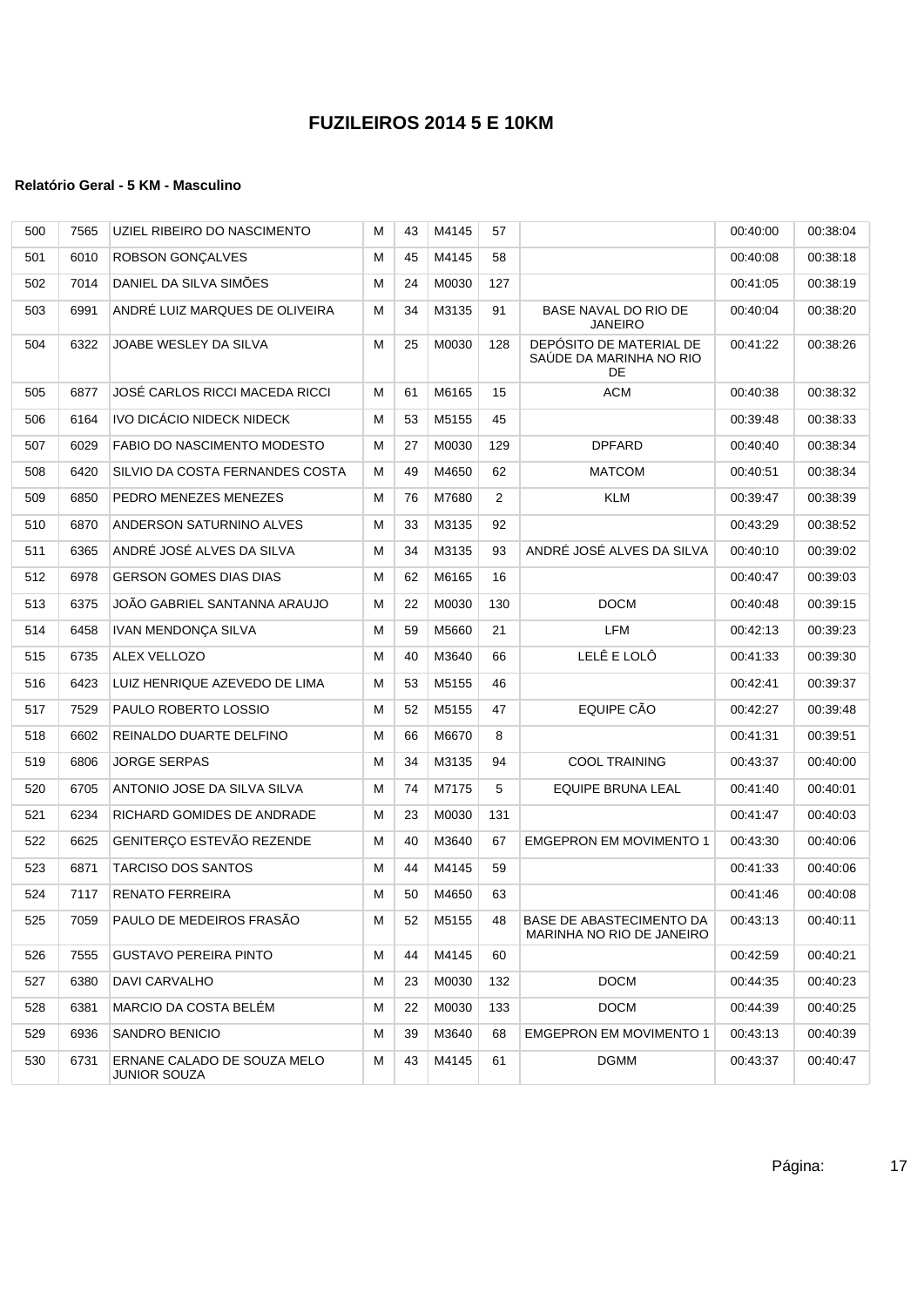| 531 | 6329 | EVANDRO MANOEL SANTOS DA<br>CONCEIÇÃO EVANDRO      | М | 35 | M3135 | 95  | <b>DFM</b>                     | 00:47:27 | 00:40:54 |
|-----|------|----------------------------------------------------|---|----|-------|-----|--------------------------------|----------|----------|
| 532 | 6801 | LUIZ FERNANDO LANGLEY DAMASCO                      | М | 50 | M4650 | 64  | LANGLEY                        | 00:44:13 | 00:41:20 |
| 533 | 7126 | LUIZ AUGUSTO DE SOUZA PERCILIANO                   | М | 36 | M3640 | 69  |                                | 00:44:26 | 00:41:28 |
| 534 | 6235 | <b>FELIPE DIAS DA SILVA</b>                        | M | 25 | M0030 | 134 |                                | 00:43:16 | 00:41:32 |
| 535 | 6729 | <b>CARLOS EDUARDO SANTOS</b><br><b>WANDERLEY</b>   | M | 44 | M4145 | 62  | <b>VENTANAS</b>                | 00:42:59 | 00:41:42 |
| 536 | 7017 | <b>WILLIAN DA ROSA GISMONTI</b>                    | М | 31 | M3135 | 96  |                                | 00:41:53 | 00:41:53 |
| 537 | 6133 | ANDRÉ LUIZ DOS SANTOS VIEIRA                       | М | 36 | M3640 | 70  | <b>DGPM</b>                    | 00:41:56 | 00:41:56 |
| 538 | 6334 | RENATO FERREIRA BATISTA RENATO                     | М | 35 | M3135 | 97  | <b>DFM</b>                     | 00:45:29 | 00:41:57 |
| 539 | 6024 | CLAUDIO EGIDIO MARCELO AZEDIAS                     | М | 51 | M5155 | 49  | <b>DPFARD</b>                  | 00:45:27 | 00:42:00 |
| 540 | 6117 | <b>MARCIO ALVES DE LIMA</b>                        | М | 43 | M4145 | 63  | <b>EMGEPRON EM MOVIMENTO 1</b> | 00:44:47 | 00:42:19 |
| 541 | 7060 | MOISÉS SANTANA DE ALMEIDA                          | M | 50 | M4650 | 65  |                                | 00:44:28 | 00:42:33 |
| 542 | 6015 | MATHEUS ROMÃO                                      | M | 23 | M0030 | 135 | <b>OS SILVEIRAS</b>            | 00:43:38 | 00:42:44 |
| 543 | 6135 | ABRAÃO DGPM                                        | м | 36 | M3640 | 71  | <b>DGPM</b>                    | 00:46:16 | 00:42:49 |
| 544 | 6288 | ZEFERINO FRANCISCO DA SILVA FILHO                  | М | 40 | M3640 | 72  |                                | 00:45:22 | 00:43:15 |
| 545 | 7508 | FLÁVIO DE AGUIAR                                   | М | 34 | M3135 | 98  | <b>CCIM</b>                    | 00:45:53 | 00:43:16 |
| 546 | 7111 | ELIAS ESTEVAM WILL ESTEVAM                         | M | 35 | M3135 | 99  |                                | 00:47:05 | 00:43:25 |
| 547 | 6867 | <b>MAICON DANIEL LUCAS PIRES</b>                   | М | 20 | M0030 | 136 |                                | 00:43:40 | 00:43:40 |
| 548 | 7002 | JULIO CESAR DE FIGUEIREDO SALGADO                  | М | 40 | M3640 | 73  |                                | 00:43:46 | 00:43:46 |
| 549 | 6844 | LUIZ EDUARDO E MELOD                               | М | 37 | M3640 | 74  |                                | 00:45:15 | 00:43:51 |
| 550 | 6952 | <b>COSME MARQUES</b>                               | М | 63 | M6165 | 17  | <b>RIO FELICIDADE</b>          | 00:44:52 | 00:43:59 |
| 551 | 6128 | <b>BRENO RODRIGUES</b>                             | M | 36 | M3640 | 75  |                                | 00:46:20 | 00:44:07 |
| 552 | 6231 | <b>MARCELO SANTOS MORENO</b>                       | М | 45 | M4145 | 64  |                                | 00:46:35 | 00:44:15 |
| 553 | 6383 | <b>VEINICIUS LEAL DE OLIVEIRA</b>                  | М | 22 | M0030 | 137 | <b>DOCM</b>                    | 00:44:34 | 00:44:34 |
| 554 | 6872 | <b>MARCO PAULO FEITOSA FEITOSA</b>                 | М | 53 | M5155 | 50  | <b>FEITOSA</b>                 | 00:45:22 | 00:44:39 |
| 555 | 6791 | <b>FRANCISCO DANIEL ALMEIDA</b><br><b>CARVALHO</b> | м | 36 | M3640 | 76  | <b>HNMD</b>                    | 00:44:55 | 00:44:55 |
| 556 | 7136 | CARLOS AUGUSTO C. DE A. COSTA<br><b>AUGUSTO</b>    | М | 53 | M5155 | 51  | <b>CDIG</b>                    | 00:48:07 | 00:45:02 |
| 557 | 6157 | JOCIMAR CARDOSO DA SILVA                           | м | 43 | M4145 | 65  | <b>DPMM</b>                    | 00:48:54 | 00:45:30 |
| 558 | 6132 | MANOEL VIDAL LEITE RIBEIRO                         | М | 69 | M6670 | 9   |                                | 00:46:39 | 00:45:38 |
| 559 | 6819 | MARCELIO CARMO DE CASTRO<br>PEREIRA                | М | 69 | M6670 | 10  | <b>EMGEPRON EM MOVIMENTO 1</b> | 00:47:24 | 00:45:40 |
| 560 | 6901 | <b>VINICIUS PONTES</b>                             | М | 39 | M3640 | 77  |                                | 00:48:47 | 00:46:33 |
| 561 | 6214 | <b>EDSON MARCELO RODRIGUES</b>                     | M | 39 | M3640 | 78  |                                | 00:48:11 | 00:46:35 |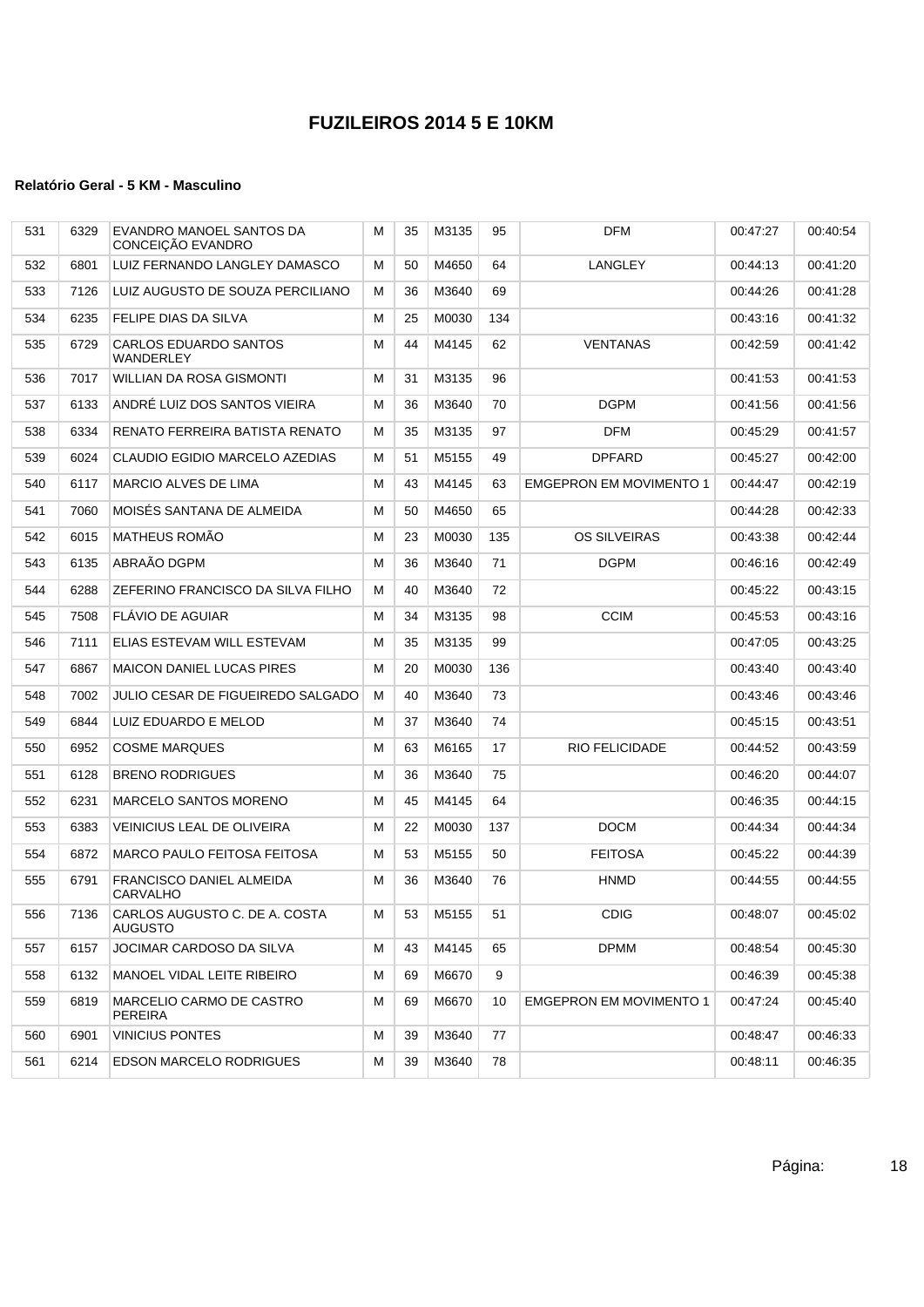| 562 | 6171 | ALBERTO DE SOUZA VIANA ALBERTO<br><b>VIANA</b>      | м | 29 | M0030 | 138             |                                                              | 00:47:52 | 00:47:05 |
|-----|------|-----------------------------------------------------|---|----|-------|-----------------|--------------------------------------------------------------|----------|----------|
| 563 | 6642 | FERNANDO LOPES CAVALCANTI                           | м | 70 | M6670 | 11              | <b>EMGEPRON</b>                                              | 00:48:49 | 00:47:10 |
| 564 | 6065 | LUIZ FERNANDO LEITE N. TIMBO                        | М | 61 | M6165 | 18              | ATLETA SANGUE BOM                                            | 00:50:00 | 00:47:25 |
| 565 | 6973 | CARLOS HENRIQUE DA COSTA<br>CAVALCANTI              | М | 36 | M3640 | 79              | <b>MITOKONDRIA</b>                                           | 00:49:28 | 00:47:52 |
| 566 | 6308 | MARCELO DE OLIVEIRA BASILIO                         | м | 42 | M4145 | 66              | <b>EMGEPRON EM MOVIMENTO 1</b>                               | 00:49:00 | 00:49:00 |
| 567 | 6387 | <b>MARCUS VINICIUS FERNANDES RAMOS</b>              | м | 49 | M4650 | 66              | <b>EMGEPRON EM MOVIMENTO 1</b>                               | 00:52:58 | 00:50:29 |
| 568 | 6290 | ROBSON FERREIRA PORTO                               | М | 49 | M4650 | 67              | <b>SEM EQUIPE</b>                                            | 00:53:15 | 00:50:34 |
| 569 | 6679 | EGIDIO DE SOUZA SANTANNA                            | М | 74 | M7175 | 6               | NÃO TENHO                                                    | 00:53:35 | 00:50:43 |
| 570 | 6109 | PERICLES DIAS DE SOUZA JUNIOR                       | М | 30 | M0030 | 139             |                                                              | 00:54:25 | 00:53:34 |
| 571 | 6889 | ADMILSON ARAUJO LIMA                                | М | 64 | M6165 | 19              | CHÃO DO ATERRO                                               | 00:55:33 | 00:54:16 |
| 572 | 6943 | ANTONIO JORGE GORDILHO FREIRE DE<br><b>CARVALHO</b> | М | 61 | M6165 | 20              | EQUIPE BRUNA LEAL                                            | 00:57:27 | 00:55:52 |
| 573 | 6496 | PAULO HENRIQUE PAIXÃO DO MONTE                      | м | 34 | M3135 | 100             | <b>DPMM</b>                                                  | 01:05:17 | 00:56:12 |
| 574 | 6495 | <b>GUILHERME NEVES FERREIRA</b>                     | М | 25 | M0030 | 140             | <b>DPMM</b>                                                  | 01:05:18 | 00:56:13 |
| 575 | 6702 | <b>VALDELI ANACLETO SOARES</b>                      | М | 66 | M6670 | 12 <sup>°</sup> |                                                              | 00:58:46 | 00:56:41 |
| 576 | 7076 | SEVERINO LUIZ DE LIMA LIMA                          | М | 47 | M4650 | 68              | <b>AVULSO</b>                                                | 00:57:53 | 00:56:49 |
| 577 | 6244 | <b>ALLAN RODRIGUES</b>                              | М | 36 | M3640 | 80              | ORGANIZAÇÃO MILITAR                                          | 00:59:35 | 00:57:26 |
| 578 | 6240 | FABIANO FERREIRA BARBOSA                            | М | 34 | M3135 | 101             |                                                              | 01:00:02 | 00:58:15 |
| 579 | 7022 | JOSÉ LUIZ JUNIOR XAVIER                             | М | 38 | M3640 | 81              |                                                              | 01:03:08 | 00:59:50 |
| 580 | 6110 | <b>VICTOR DIDINI</b>                                | м | 29 | M0030 | 141             |                                                              | 01:01:51 | 01:01:02 |
| 581 | 6942 | <b>MANOEL FONSECA DIAS</b>                          | М | 75 | M7175 | $\overline{7}$  | NAO TENHO                                                    | 01:03:03 | 01:01:06 |
| 582 | 7078 | RENATO PEIXOTO                                      | М | 33 | M3135 | 102             | <b>PAPEM</b>                                                 | 01:02:17 | 01:01:20 |
| 583 | 7065 | ADRIANO MARTINHO DA SILVA                           | м | 47 | M4650 | 69              | <b>CADIM</b>                                                 | 01:04:52 | 01:01:27 |
| 584 | 6091 | RODRIGO GUIMARAES CUNHA                             | М | 33 | M3135 | 103             | <b>ATLETA SANGUE BOM</b>                                     | 01:05:50 | 01:02:07 |
| 585 | 7537 | <b>CARLOS CORREA</b>                                | м | 27 | M0030 | 142             | <b>PAPEM</b>                                                 | 01:06:58 | 01:03:26 |
| 586 | 6435 | <b>MAICON DOUGLAS SILVA DE OLIVEIRA</b>             | м | 28 | M0030 | 143             | <b>CMM</b>                                                   | 01:07:20 | 01:04:06 |
| 587 | 6433 | <b>IURI PIRES DA SILVA</b>                          | M | 24 | M0030 | 144             | <b>CMM</b>                                                   | 01:08:03 | 01:04:48 |
| 588 | 6386 | CLELSON SILVEIRA RODRIGUES DE<br>SOUZA              | м | 35 | M3135 | 104             | <b>DPMM</b>                                                  | 01:05:00 | 01:05:00 |
| 589 | 7073 | RENATO ARTHUR GONÇALVES LISBOA                      | М | 18 | M0030 | 145             | <b>BASE DE ABASTECIMENTO DA</b><br>MARINHA NO RIO DE JANEIRO | 01:07:34 | 01:06:15 |
| 590 | 6181 | THIAGO SILVA                                        | М | 29 | M0030 | 146             |                                                              | 01:08:06 | 01:07:05 |
| 591 | 7122 | ANDRÉ LUIZ SOUZA DA SILVA                           | М | 30 | M0030 | 147             | V32                                                          | 01:10:55 | 01:07:36 |
| 592 | 7124 | MAGNUN JOSÉ DE OLIVEIRA SODRÉ                       | М | 26 | M0030 | 148             | V32                                                          | 01:10:55 | 01:07:37 |